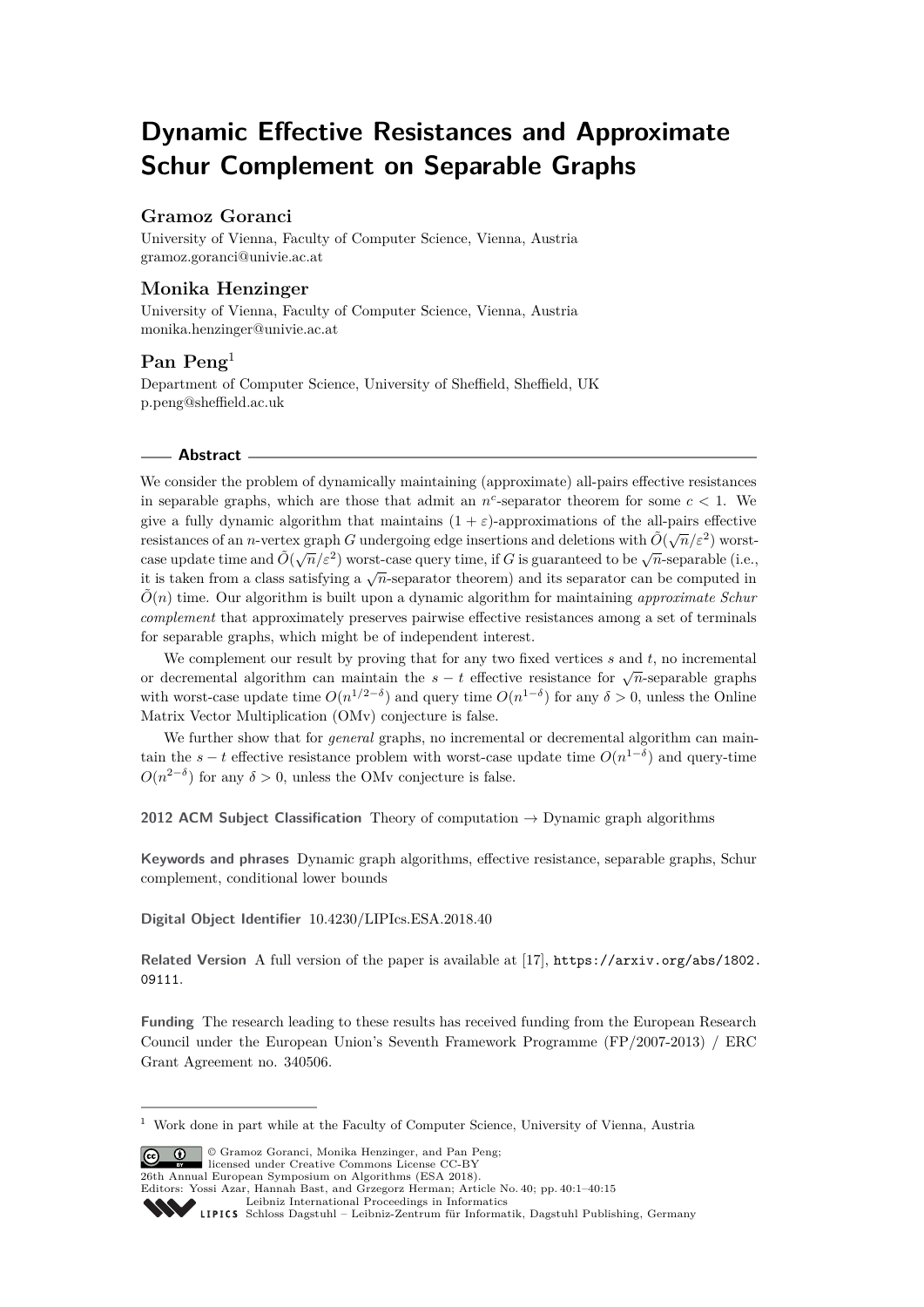### **40:2 Dynamic Effective Resistance on Separable Graphs**

## **1 Introduction**

Effective resistances and the closely related electrical flows are basic concepts for resistor networks [\[12\]](#page-13-1) and were found to be very useful in the design of graph algorithms, e.g., for computing and approximating maximum flow [\[8,](#page-12-0) [36,](#page-14-1) [37\]](#page-14-2), random spanning tree generation [\[38,](#page-14-3) [43\]](#page-14-4), multicommodity flow [\[27\]](#page-13-2), oblivious routing [\[18\]](#page-13-3), and graph sparsification [\[44,](#page-14-5) [11\]](#page-13-4). They also have found applications in social network analysis, e.g., for measuring the similarity of vertices in social networks [\[33\]](#page-14-6), in machine learning, e.g., for Gaussian sampling [\[7\]](#page-12-1) and in chemistry, e.g., for measuring chemical distances [\[28\]](#page-14-7). Previous research has studied the problem of how to quickly compute and approximate the effective resistances (or equivalently, *energies* of electrical flows; see the full version for more discussions), as such algorithms can be used as a crucial subroutine for other graph algorithms. For example, one can  $(1 + \varepsilon)$ approximate the  $s - t$  effective resistance in  $\tilde{O}(m + n\varepsilon^{-2})$  [\[14\]](#page-13-5) and  $\tilde{O}(m \log(1/\varepsilon))$  [\[9\]](#page-12-2) time, respectively, in any *n*-vertex *m*-edge weighted graph, for any two vertices *s, t*. (Throughout the paper, we use  $\tilde{O}$  to hide polylogarithmic factors, i.e.,  $\tilde{O}(f(n)) = O(f(n) \cdot \text{polylog } f(n))$ . There are also algorithms that find  $(1 + \varepsilon)$ -approximations to the effective resistance between every pair of vertices in  $\tilde{O}(n^2/\varepsilon)$  time [\[24\]](#page-13-6). In order to exactly compute the  $s-t$  (or single-pair) and all-pairs effective resistance(s), the current fastest algorithms run in times  $O(n^{\omega})$  (by using the fastest matrix inversion algorithm [\[6,](#page-12-3) [21\]](#page-13-7)) and  $O(n^{2+\omega})$ , respectively, where  $\omega$  < 2.373 is the matrix multiplication exponent [\[46\]](#page-14-8). In planar graphs, the algorithms for exactly computing  $s - t$  and all-pairs effective resistance(s) run in times  $O(n^{\omega/2})$  (by the nested dissection method for solving linear system in planar graphs [\[34\]](#page-14-9)) and  $O(n^{2+\omega/2})$ , respectively.

A natural algorithmic question is how to efficiently maintain the effective resistances *dynamically*, i.e., if the graph undergoes edge insertions and/or deletions, and the goal is to support the update operations and query for the effective resistances as quickly as possible, rather than having to recompute it from scratch each time. Besides the potential applications in the design of other (dynamic) algorithms, it is also of practical interest, e.g., to quickly report the (dis)similarity between any two nodes in a social network in which its members and their relationship are constantly changing. So far our understanding towards this question is very limited: for exact maintenance, the only approach (for single-pair effective resistance) we are aware of is to invoke the dynamic matrix inversion algorithm which gives  $O(n^{1.575})$  update time and  $O(n^{0.575})$  query time or  $O(n^{1.495})$  update time and  $O(n^{1.495})$ query time [\[42\]](#page-14-10); for  $(1 + \varepsilon)$ -approximate maintenance, we can maintain the spectral sparsifier of size  $n$  poly(log  $n, \varepsilon^{-1}$ ) with poly(log  $n, \varepsilon^{-1}$ ) update time [\[3\]](#page-12-4), while answering each query will cost  $\Theta(npoly(\log n, \varepsilon^{-1}))$  time. (Subsequent to the Arxiv submission [\[17\]](#page-13-0) of this paper, Durfee et al. obtained a fully dynamic algorithm that maintains  $(1 + \varepsilon)$ -approximations to all-pairs effective resistances of an unweighted, undirected multi-graph with  $\tilde{O}(m^{4/5} \varepsilon^{-4})$ expected amortized update and query time [\[13\]](#page-13-8).)

In this paper, we study the problem of dynamically maintaining the (approximate) effective resistances in *separable graphs*, which are those that satisfies an  $n^c$ -separator theorem for some *c <* 1. Interesting classes of separable graphs include planar graphs, minor free graphs, bounded-genus graphs, almost planar graphs (e.g., road networks) [\[35\]](#page-14-11), most 3-dimensional meshes [\[40\]](#page-14-12) as well as many real-world networks (e.g., phone-call graphs, Web graphs, Internet router graphs) [\[5\]](#page-12-5). In the static setting, effective resistances (or electrical flows) in planar/separable graphs have been utilized by Miller and Peng [\[39\]](#page-14-13) to obtain the first  $\tilde{O}(\frac{m^{6/5}}{\varepsilon^{\Theta(1)}})$  time algorithm for approximate maximum flow in such graphs, and have also been studied by Anari and Oveis Gharan [\[4\]](#page-12-6) in the analysis of an approximation algorithm for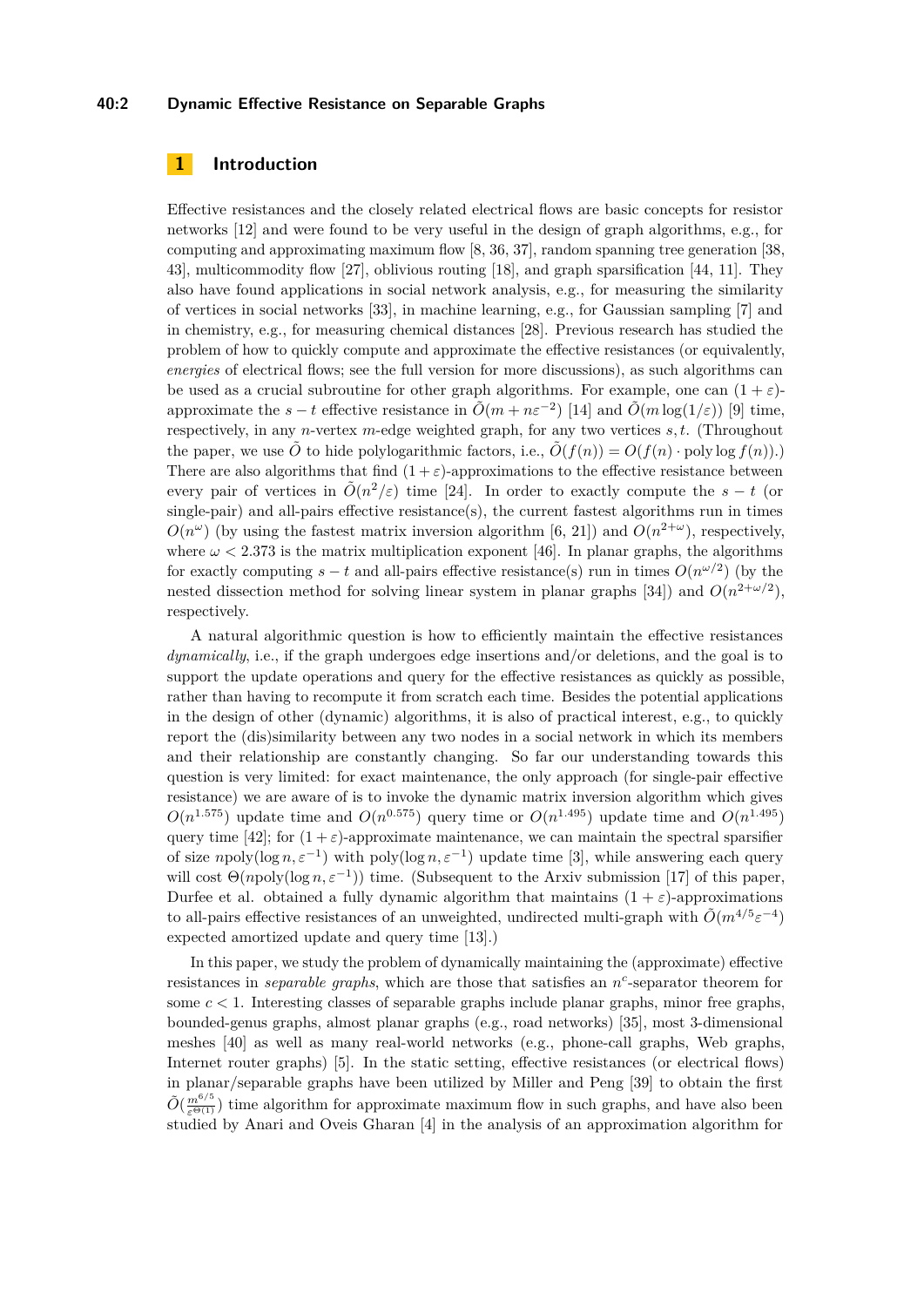#### **G. Goranci, M. Henzinger, and P. Peng 40:3 All and All and All and All and All and All and All and All and All and All and All and All and All and All and All and All and All and All and All and All and All and All and**

Asymmetric TSP. We now give the necessary definitions to state our results.

**Effective Resistances.** Let  $G = (V, E, \mathbf{w})$  be a undirected weighted graph with  $\mathbf{w}(e) > 0$ for any  $e \in E$ . Let **A** denote its weighted adjacency matrix and **D** denote the weighted degree diagonal matrix. Let  $\mathbf{L} = \mathbf{D} - \mathbf{A}$  denote the *Laplacian* matrix of *G*. Let  $\mathbf{L}^{\dagger}$  denote the Moore-Penrose pseudo-inverse of the Laplacian of *G*. Let  $\mathbf{1}_u \in \mathbb{R}^V$  denote the indicator vector of vertex *u* such that  $\mathbf{1}_u(v) = 1$  if  $v = u$  and 0 otherwise. Let  $\chi_{s,t} = \mathbf{1}_s - \mathbf{1}_t$ . Given any two vertices  $u, v \in V$ , the  $s - t$  *effective resistance* is defined as  $R_G(s, t) := \chi_{s,t}^T \mathbf{L}^\dagger \chi_{s,t}$ .

**Separable Graphs.** Let  $\mathcal{C}$  be a class of graphs that is closed under taking subgraphs. We say that C satisfies a  $f(n)$ *-separator theorem* if there are constants  $\alpha < 1$  and  $\beta > 0$  such that every graph in *S* with *n* vertices has a cut set with at most  $\beta f(n)$  vertices that separates the graph into components with at most  $\alpha n$  vertices each [\[35\]](#page-14-11). In this paper we are particularly interested in the class of graphs that satisfies an  $n^{1/2}$ -separator theorem, which include the class of planar graphs,  $K_t$ -minor free graphs and bounded-genus graphs, etc., though our approach can also be generalized to other class of graphs that satisfies a *n c* -separator theorem, for some  $c < 1$ . In the following, we call a graph  $f(n)$ -separable if it is a member of a class that satisfies an  $f(n)$ -separator theorem.

We would like to quickly maintain the exact or a good approximation of the *s*−*t* effective resistances in a  $\sqrt{n}$ -separable graph that undergoes edge insertions and deletions, for all pairs  $s, t \in V$ . We call this the *dynamic all-pairs effective resistances problem*. Our goal is to solve this problem with both small update and query times. More precisely, our data structure supports the following operations.

- $\blacksquare$ INSERT $(u, v, w)$ : Insert the edge  $(u, v)$  of weight *w* to *G*, provided that the updated graph  $\sum_{n=1}^{\infty} \frac{d^n}{n}$  remains  $\sqrt{n}$ -separable.
- **DELETE** $(u, v)$ : Delete the edge  $(u, v)$  from *G*.
- EFFECTIVERESISTANCE $(s, t)$ : Return the exact or approximate value of the effective resistance between *s* and *t* in the current graph *G*.

# **1.1 Our Results**

We give a fully dynamic algorithm for maintaining  $(1 + \varepsilon)$ -approximations of all-pairs and single-pair effective resistance(s) with small update and query times for any  $\sqrt{n}$ -separable graph, if its separator can be computed fast. Throughout the paper, all the running times of our algorithms are measured in *worst-case* performance. All our algorithms are randomized, and the performance guarantees hold with probability at least  $1 - n^{-c}$  for some  $c \geq 1$ .

<span id="page-2-0"></span>I **Theorem 1.** *Let G denote a dynamic n-vertex graph under edge insertions and deletions. Assume that*  $G$  *is*  $\sqrt{n}$ *-separable and its separator can be computed in*  $s(n)$  *time, throughout the updates. There exist fully dynamic algorithms that maintain*  $(1 + \varepsilon)$ *-approximations of the all-pairs effective resistances with*  $\tilde{O}(\frac{\sqrt{n}}{\varepsilon^2})$  $\frac{\sqrt{n}}{\varepsilon^2} + \frac{s(n)}{\sqrt{n}}$  *update time and*  $\tilde{O}(\frac{\sqrt{n}}{\varepsilon^2})$ *ε* <sup>2</sup> ) *query time; the s* − *t effective resistance with*  $\tilde{O}(\frac{\sqrt{n}}{c^2})$  $\frac{\sqrt{n}}{\varepsilon^2} + \frac{s(n)}{\sqrt{n}}$  *update time and O*(1) *query time. In particular, if*  $s(n) = \tilde{O}(n)$ *, then our update times are*  $\tilde{O}(\frac{\sqrt{n}}{\epsilon^2})$  $\frac{\sqrt{n}}{\varepsilon^2}$ ).

By using the well known facts that a balanced separator of size  $O(\sqrt{n})$  for planar graphs (and bounded-genus graphs) can be computed in  $O(n)$  time [\[35\]](#page-14-11), and for  $K_t$ -minor-free graphs (for any fixed integer  $t > 0$ ) in  $O(n^{1+\delta})$  time, for any constant  $\delta > 0$  [\[26\]](#page-13-9), we obtain dynamic algorithms for the effective resistances for planar and minor-free graphs with  $\tilde{O}(\sqrt{n}/\epsilon^2)$  and  $\tilde{O}(\sqrt{n}/\varepsilon^2 + n^{1/2+\delta})$  update time, respectively.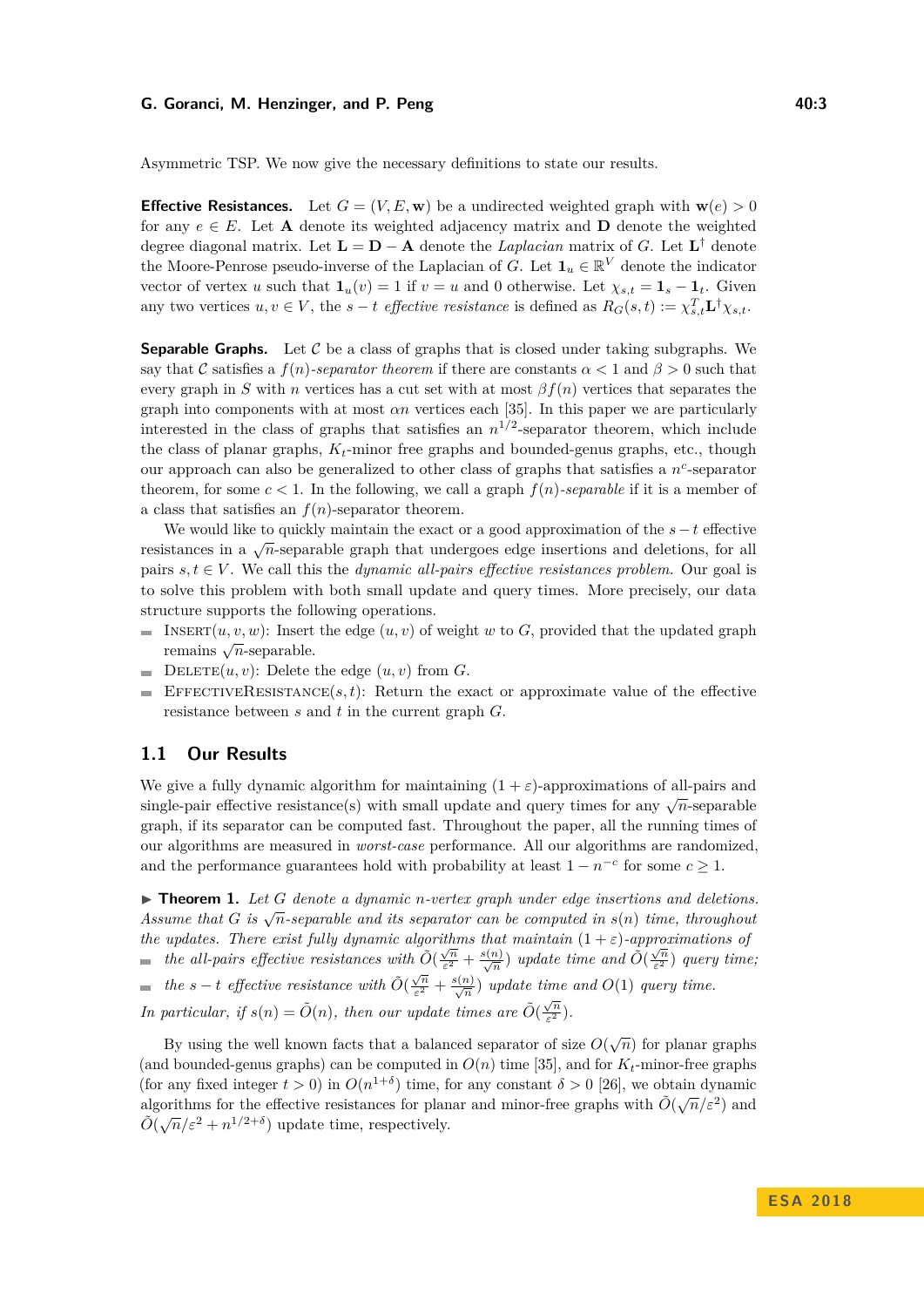#### **40:4 Dynamic Effective Resistance on Separable Graphs**

The performance of our dynamic algorithm in planar graphs almost matches the bestknown dynamic algorithm for  $(1+\varepsilon)$ -approximate all-pairs shortest path in planar graphs with  $\tilde{O}(\sqrt{n})$  update and query time [\[2\]](#page-12-7), though our approaches are different. This is interesting as the shortest path corresponds to flows with controlled  $\ell_1$  norm while the energy of electrical flows (i.e., effective resistance) corresponds to those with minimum  $\ell_2$  norm.

In order to design a dynamic algorithm for effective resistances of separable graphs (i.e., to prove Theorem [1\)](#page-2-0), we give a fully dynamic algorithm that efficiently maintains an *approximate Schur complement* [\[30,](#page-14-14) [31,](#page-14-15) [14\]](#page-13-5) of such graphs (see Section [4.1\)](#page-7-0), which might be of independent interest. Approximate Schur complement can be treated as a *vertex sparsifier* that preserves pairwise effective resistances among a set of terminals (see Section [3\)](#page-6-0). Therefore, our algorithm is a dynamic algorithm for *vertex effective resistance sparsifiers* with sublinear (in *n*) update time for separable graphs. The problem of dynamically maintaining graph *edge sparsifiers* has received attention very recently. For example, Abraham et al. presented fully dynamic algorithms that maintain cut and spectral sparsifiers with poly-logarithmic update times [\[3\]](#page-12-4). Formally, we prove the following theorem.

**Findment 2.** For an *n*-vertex  $\sqrt{n}$ -separable graph G whose separator can be computed *in*  $s(n)$  *time, and a terminal set*  $K \subseteq V$  *with*  $|K| \leq O(\sqrt{n})$ *, there exists a fully dynamic algorithm that maintains a*  $(1 + \delta)$ -*approximate Schur complement with respect to*  $K'$  such *that*  $K \subseteq K'$  and  $|K'| = O(\sqrt{n})$ , while achieving  $\tilde{O}(\sqrt{n}/\delta^2 + \frac{s(n)}{\sqrt{n}})$  update time. Furthermore, *our algorithm supports terminal additions as long as*  $|K| \leq O(\sqrt{n})$ .

We complement our algorithm by giving a conditional lower bound for any *incremental* or *decremental* algorithm that maintains *single-pair* effective resistance of a  $\sqrt{n}$ -separable graph. Our lower bound is established from the *Online Matrix Vector Multiplication* (*OMv*) *conjecture* (see the full version).

<span id="page-3-0"></span>**► Theorem 3.** No incremental or decremental algorithm can maintain the (exact)  $s - t$ *effective resistance in*  $\sqrt{n}$ -separable graphs on *n* vertices with both  $O(n^{\frac{1}{2}-\delta})$  worst-case update *time and*  $O(n^{1-\delta})$  *worst-case query time for any*  $\delta > 0$ *, unless the OMv conjecture is false.* 

We note that there are very few conditional lower bounds for dynamic *planar/separable* graphs, as most known reductions are highly non-planar. The only recent result that we are aware of is by Abboud and Dahlgaard [\[1\]](#page-12-8), who showed that under some popular conjecture, no algorithm for dynamic shortest paths or maximum weight bipartite matching in planar graphs has both updates and queries in amortized  $O(n^{1/2-\delta})$  time, for any  $\delta > 0$ .

We also give a stronger conditional lower bound for the same problem in *general* graphs, which shows that it is hard to maintain effective resistances with both sublinear (in *n*) update and query times for general graphs, even for the incremental or decremental setting.

**► Theorem 4.** *No incremental or decremental algorithm can maintain the (exact)*  $s - t$ *effective resistance in general graphs on <i>n vertices with both*  $O(n^{1-\delta})$  *worst-case update time and*  $O(n^{2-\delta})$  *worst-case query time for any*  $\delta > 0$ *, unless the OMv conjecture is false.* 

We remark that both lower bounds for separable and general graphs hold for any algorithm with sufficiently high accurate approximation ratio (see Section [5](#page-10-0) and full version).

**Comparison to [\[16\]](#page-13-10).** In our previous work [\[16\]](#page-13-10), we gave a fully dynamic algorithm for  $(1 + \varepsilon)$ -approximating all-pairs effective resistances for planar graphs with  $\tilde{O}(r/\varepsilon^2)$  update time and  $\tilde{O}((r + n/\sqrt{r})/\varepsilon^2)$  query time, for any *r* larger than some constant. The algorithm can also be generalized to  $\sqrt{n}$ -separable graphs, and we also provided a conditioned lower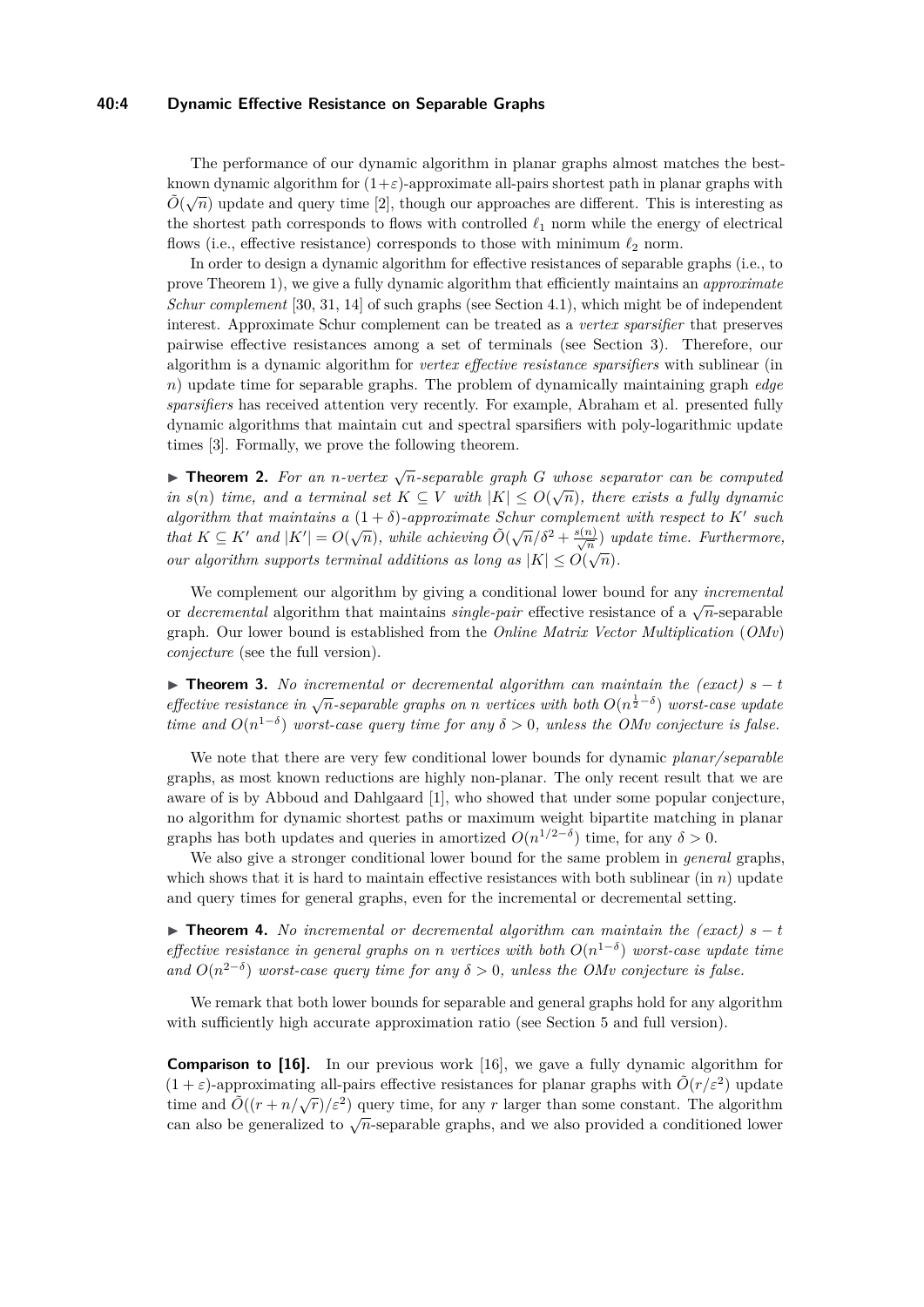#### **G. Goranci, M. Henzinger, and P. Peng 40:5** and the state of the state of the state of the state of the state of the state of the state of the state of the state of the state of the state of the state of the state of the

bound for any approximation algorithm of the  $s - t$  effective resistance in general graphs in the *vertex-update* model. However, besides the apparent improvement of the performance of the dynamic algorithm (i.e., we reduce the best trade off between update time and query time from  $\tilde{O}(n^{2/3})$  and  $\tilde{O}(n^{2/3})$  to  $\tilde{O}(n^{1/2})$  and  $\tilde{O}(n^{1/2})$ , our current work also improves over and differs from [\[16\]](#page-13-10) in the following perspectives.

**I.** Our algorithm dynamically maintains the approximate Schur complement of a separable graphs by maintaining a separator tree of such graphs, rather than their *r-divisions* as used in [\[16\]](#page-13-10). In fact, we do not believe purely *r*-divisions based algorithms will achieve the performance as guaranteed by our new algorithm. This is evidenced by previous dynamic algorithms for maintaining reachability in directed planar graphs by Subramanian [\[45\]](#page-14-16),  $(1 + \varepsilon)$ -approximating to all-pairs shortest paths by Klein and Subramanian [\[29\]](#page-14-17), exactly maintaining *s* − *t* max-flow in planar graphs by Italiano et al. [\[23\]](#page-13-11), all of which are based on *r*-divisions and have running times of order  $n^{2/3}$  (and some of which have been improved by using other approaches).

**II.** Our current lower bound is much stronger than the previous one: the previous lower bound only holds for general graphs and the *vertex-update* model, where nodes, not edges, are turned on or off, and its proof was based on a simple relation between *s* − *t* connectivity and  $s - t$  effective resistance  $R_G(s, t)$  (i.e., if s, t is connected iff  $R_G(s, t)$  is not infinity). In contrast, our new lower bounds hold for separable graphs (and also general graphs) and the edge-update model. The corresponding proofs exploit new reductions from the OMv problem to the 5-length cycle detection and triangle detection problems in separable graphs and general graphs, respectively, which might be of independent interest, and the latter problems are related to the effective resistances (see Section [5\)](#page-10-0).

## **1.2 Our Techniques**

Our dynamic algorithm for maintaining an Approximate Schur complement (ASC) w.r.t. a set of terminals for separable graphs is built upon maintaining a *separator tree* of such graphs and two properties (called *transitivity* and *composability*) of ASCs. Such a tree can be constructed very efficiently by recursively partitioning the subgraphs using separators. Slightly more formally, each node in the tree corresponds to a subgraph of the original graph and contains a subset of vertices as its boundary vertices which in turn are treated as terminals. For each node  $H$ , we will maintain an ASC  $H'$  of  $H$  w.r.t its terminals. We will guarantee throughout all the updates that the ASC of any node can be computed efficiently in a bottom-up fashion, by the above two properties of ASCs. This stems from the fact that we only need to recompute the ASCs of nodes that lie on a path from a *constant* number leaves to the node of interest. Since each such path has length  $O(\log n)$  and the recomputation of ASC of one node takes time  $\tilde{O}(\sqrt{n})$ , the update time will be guaranteed to be  $\tilde{O}(\sqrt{n})$ . For the detailed implementation, we need to overcome the difficulty that the error in the approximation ratio might accumulate through this recursive computation and an update might require to change the set of boundary vertices of many nodes, thus resulting in a prohibitive running time. We remark that though the idea of using separator tree of planar/separable graphs is standard (e.g., [\[15\]](#page-13-12)), the main novelty of our algorithm is to use such a tree as the backbone to dynamically maintain the approximate Schur complement.

To obtain our dynamic algorithms for all-pair effective resistance, we appropriately declare and add new terminals whenever we get a new query, and then run the above dynamic algorithm for ASC with respect to the corresponding terminal set.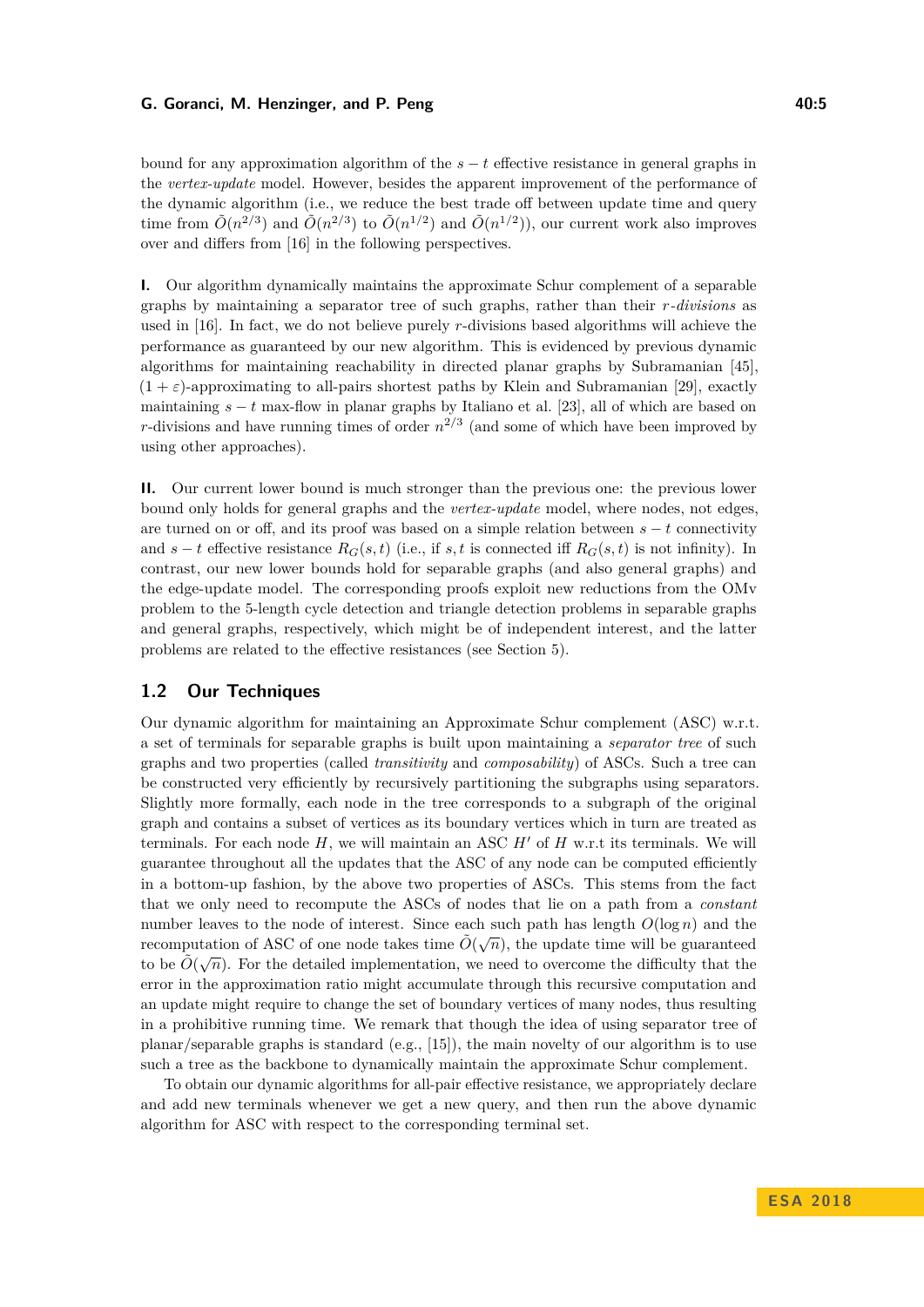#### **40:6 Dynamic Effective Resistance on Separable Graphs**

To obtain our lower bound, we provide new reductions from the Online Boolean Matrix-Vector Multiplication (OMv) problem to the incremental or decremental single-source effective resistance problem. More specifically, given an OMv instance with vectors **u***,* **v** and a matrix **M**, we construct a  $\sqrt{n}$ -separable graph *G* such that  $uMv = 1$  if and only if there exists a cycle of length 5 incident to some vertex *t* in *G*. This 5-length cycle detection problem in turn can be solved by inspecting the diagonal entry corresponding to *t* of the inverse of a matrix that is defined from *G*. Furthermore, the diagonal entry of this matrix is inherently related to the effective resistance [\[41\]](#page-14-18). By appropriately dynamizing the graph *G* and using the time bounds for the OMv problem from the conjecture, we get the conditional lower bound for separable graphs. For general graphs, the lower bound is proved in a similar way, except that the constructed graph is different and we instead use a relation between effective resistance and triangle detection problem. That is, we first reduce the OMv problem to the *t*-triangle detection problem such that the OMv instance satisfies  $uMv = 1$  if and only if there exists a triangle incident to some vertex *t* in the constructed *G*. The latter problem can again be solved by checking the diagonal entry corresponding to *t* of some matrix, which in turn encodes the effective resistance of between *t* and a properly specified vertex *s*.

**Other Related Work.** Previous work on dynamic algorithms for planar or plane graphs include: shortest paths [\[29,](#page-14-17) [2,](#page-12-7) [23\]](#page-13-11),  $s - t$  min-cuts/max-flows [\[23\]](#page-13-11), reachability in directed graphs [\[45,](#page-14-16) [22,](#page-13-13) [10\]](#page-13-14), (*k*-edge) connected components [\[15,](#page-13-12) [20\]](#page-13-15), the best swap and the minimum spanning forest [\[15\]](#page-13-12). There also exist work on dynamic algorithms for  $\sqrt{n}$ -separable graphs, e.g., on transitive closure and  $(1 + \varepsilon)$ -approximation of all-pairs shortest paths [\[25\]](#page-13-16).

As mentioned before, subsequent to our Arxiv submission, Durfee et al. [\[13\]](#page-13-8) obtained a dynamic all-pairs effective resistances algorithm with  $\tilde{O}(m^{4/5} \varepsilon^{-4})$  expected amortized update and query time, against an oblivious adversary. This algorithm uses ideas stemmed from this paper, in particular, one of their key ideas is to dynamically maintain an approximate Schur complement. If restricted to separable graphs, the running times of their algorithm are worse than ours. It is also interesting to note that for the (simpler) offline dynamic effective resistance problems, i.e., the sequence of updates and queries are given as an input, Li et al. [\[32\]](#page-14-19) recently gave an incremental algorithm with  $O(\frac{\text{poly}\log n}{\varepsilon^2})$  amortized update and query time for general graphs.

# **2 Basic Tools**

Our algorithm is built upon two tools: *separator trees* and *approximate Schur complement*.

**Separator Trees.** Let *G* be a  $\sqrt{n}$ -separable graph. For an edge-induced subgraph *H* of *G*, any vertex that is incident to vertices not in *H* is called a *boundary vertex*. We let  $\partial(H)$ denote the set of *boundary vertices* belonging to *H*. A hierarchical decomposition of *G* is obtained by recursively partitioning the graph using separators into edge-disjoint subgraphs (called regions). This decomposition is represented by a binary (decomposition) tree  $\mathcal{T}(G)$ , which we refer to as a *separator tree* of *G*. For any subgraph *H* of *G*, we use  $H \in \mathcal{T}(G)$  to denote that *H* is a node of  $\mathcal{T}(G)$  (to avoid confusion with the vertices of *G*, we refer to the vertices of  $\mathcal{T}(G)$  as nodes). The *height*  $\eta(H)$  of a node is the number of edges in the longest path between that node and a leaf. Let  $S(H)$  denote a balanced separator of the subgraph *H*. Further details on the definition and properties of  $\mathcal{T}(G)$  can be found in the full version.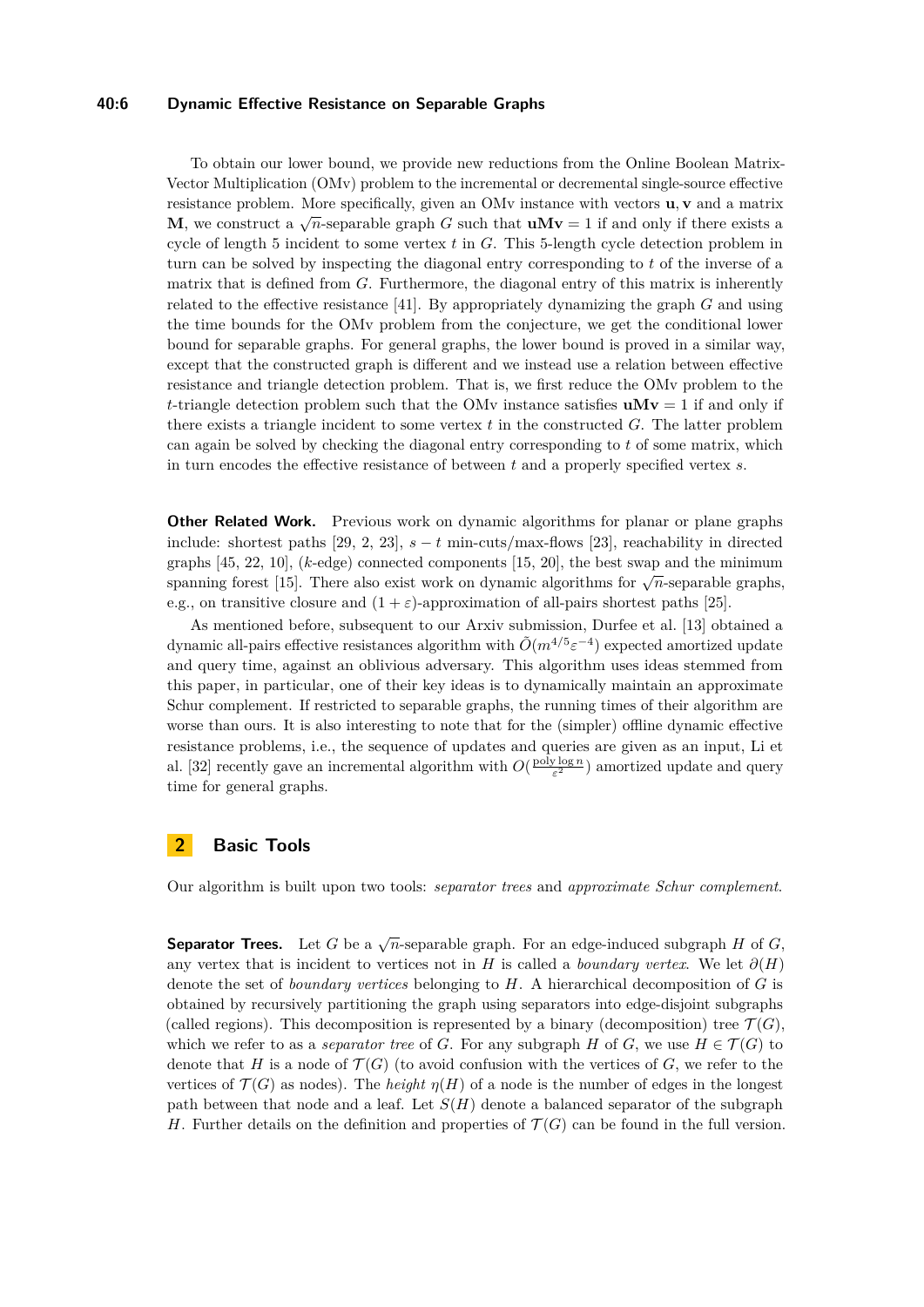#### **G. Goranci, M. Henzinger, and P. Peng 40:7**

**(Approximate) Schur Complement (ASC).** For a given connected graph  $G = (V, E)$  and a set  $K \subset V$  of terminals with  $1 \leq |K| \leq |V| - 1$ , let  $N = V \setminus K$ . The partition of *V* into *N* and *K* naturally induces the following partition of the Laplacian  $\mathbf{L}(G)$  into blocks:  $\mathbf{L}(G) = \begin{pmatrix} \mathbf{L}_N & \mathbf{L}_M \\ \mathbf{L}_M^T & \mathbf{L}_K \end{pmatrix}$ . We remark that since G is connected and N and K are non-empty, one can show that  $\mathbf{L}_N$  is invertible. We have the following definition of Schur complement.

▶ **Definition 5** (Schur Complement). The (unique) *Schur complement* of a graph Laplacian **L**(*G*) with respect to a terminal set *K* is  $\mathbf{S}(G, K) := \mathbf{L}_K - \mathbf{L}_M^T \mathbf{L}_N^{-1} \mathbf{L}_M$ .

It is known that the matrix  $\mathbf{S}(G, K)$  is a Laplacian for some graph  $G'$  with vertex set K.

**Definition 6** (Approximate Schur Complement (ASC)). Given a graph  $G = (V, E, \mathbf{w})$ , *K* ⊂ *V* and its Schur complement **S**(*G, K*), we say that a graph *H* = (*K, E<sub>H</sub>*, **w**<sub>*H*</sub>) is a  $(1 \pm \varepsilon)$ -approximate Schur complement (abbr.  $(1 \pm \varepsilon)$ -ASC) with respect to *K* if  $\forall$ **x**  $\in$  $\mathbb{R}^{|K|}, (1-\varepsilon)\mathbf{x}^T\mathbf{S}(G,K)\mathbf{x} \leq \mathbf{x}^T\mathbf{L}(H)\mathbf{x} \leq (1+\varepsilon)\mathbf{x}^T\mathbf{S}(G,K)\mathbf{x}$ .

In particular, if  $L(H) = S(G, K)$ , then we say *H* is a 1-ASC of *G* w.r.t. *K*.

ASC can be computed efficiently as guaranteed in the following lemma.

<span id="page-6-1"></span>**Lemma 7** ([\[14\]](#page-13-5)). *Fix*  $\varepsilon \in (0,1/2)$  *and*  $\gamma \in (0,1)$ *, and let*  $G = (V, E, \mathbf{w})$  *be a graph with*  $K \subset V$ *. There is an algorithm* APPROXSCHUR(*G, K, ε,*  $\gamma$ *) that computes a* (1 ± *ε*)*-ASC H of G* with respect to *K* such that the following statements hold with probability at least  $1 - \gamma$ *: (1)* The graph *H* has  $O(|K|\varepsilon^{-2} \log(n/\gamma))$  edges. *(2)* The total running time for computing *H is*  $\tilde{O}(m \log^3(n/\gamma) + n\varepsilon^{-2} \log^4(n/\gamma)).$ 

## <span id="page-6-0"></span>**3 Useful Properties of Approximate Schur Complement**

**Approximate Schur Complement as Vertex Effective Resistance Sparsifier.** To maintain effective resistances efficiently, it will be useful to consider the following notion of *vertex sparsifier* that preserves pairwise effective resistances among a set of terminals.

**Definition 8** (Vertex Resistance Sparsifier (VRS)). Given a graph  $G = (V, E, \mathbf{w})$  with  $K \subset V$ , we say that a graph  $H = (K, E_H, \mathbf{w}_H)$  is an  $(1 \pm \varepsilon)$ -*vertex resistance sparsifier (abbr.*  $(1 \pm \varepsilon)$ -VRS) of *G* with respect to *K* if  $\forall s, t \in K$ ,  $(1-\varepsilon)R_G(s,t) \leq R_H(s,t) \leq (1+\varepsilon)R_H(s,t)$ .

The lemma below relates ASC and VRS (see the full version for the proof.)

<span id="page-6-4"></span>► **Lemma 9.** Let  $G = (V, E, \mathbf{w})$  be a graph with  $K \subset V$ . If  $H$  is an  $(1 \pm \varepsilon)$ -ASC of  $G$  with *respect to K, then H is an*  $1/(1 \pm \varepsilon)$ -VRS *of G with respect to K.* 

**Transitivity and Composability of ASCs.** We will prove a *transitivity* and a *composability* property of ASCs, which will enable us to compute the ASCs of all nodes of  $\mathcal{T}(G)$  in a bottom-up fashion. The corresponding proofs are deferred in the full version.

<span id="page-6-3"></span>**Example 10** (Transitivity of ASCs). If  $H'$  is an  $(1 \pm \varepsilon)$ -ASC of *G* w.r.t. *K'*, and *H* is an  $(1 \pm \varepsilon)$ -ASC of *H'* w.r.t. *K*, where  $K' \supseteq K$ , then *H* is an  $(1 \pm \varepsilon)^2$ -ASC of *G* w.r.t. *K*.

Let  $G_1 = (V_1, E_1)$  and  $G_2 = (V_2, E_2)$  be edge-disjoint graphs with terminals  $K_1$  and  $K_2$ , respectively. Furthermore, assume that  $(V_1 \cap V_2) \subset K_i$ , for  $i = \{1, 2\}$ . The *merge* of  $G_1$  and *G*<sub>2</sub> is the graph  $G = (V_1 ∪ V_2, E_1 ∪ E_2)$  with terminals  $K_1 ∪ K_2$  formed by identifying the terminals in  $V_1 \cap V_2$ . We denote this operation by  $G := G_1 \oplus G_2$ .

<span id="page-6-2"></span>▶ **Lemma 11** (Composition of ASCs). *Let*  $G := G_1 ⊕ G_2$ . *If*  $H'_1$  *is an*  $(1 ± ε)$ -ASC of  $G_1$ *with respect to*  $K_1$ *, and*  $H'_2$  *is an*  $(1 \pm \varepsilon)$ -ASC *of*  $G_2$  *with respect to*  $K_2$ *, then*  $H' := H'_1 \oplus H'_2$ *is an*  $(1 \pm \varepsilon)$ -ASC *of G with respect to K.*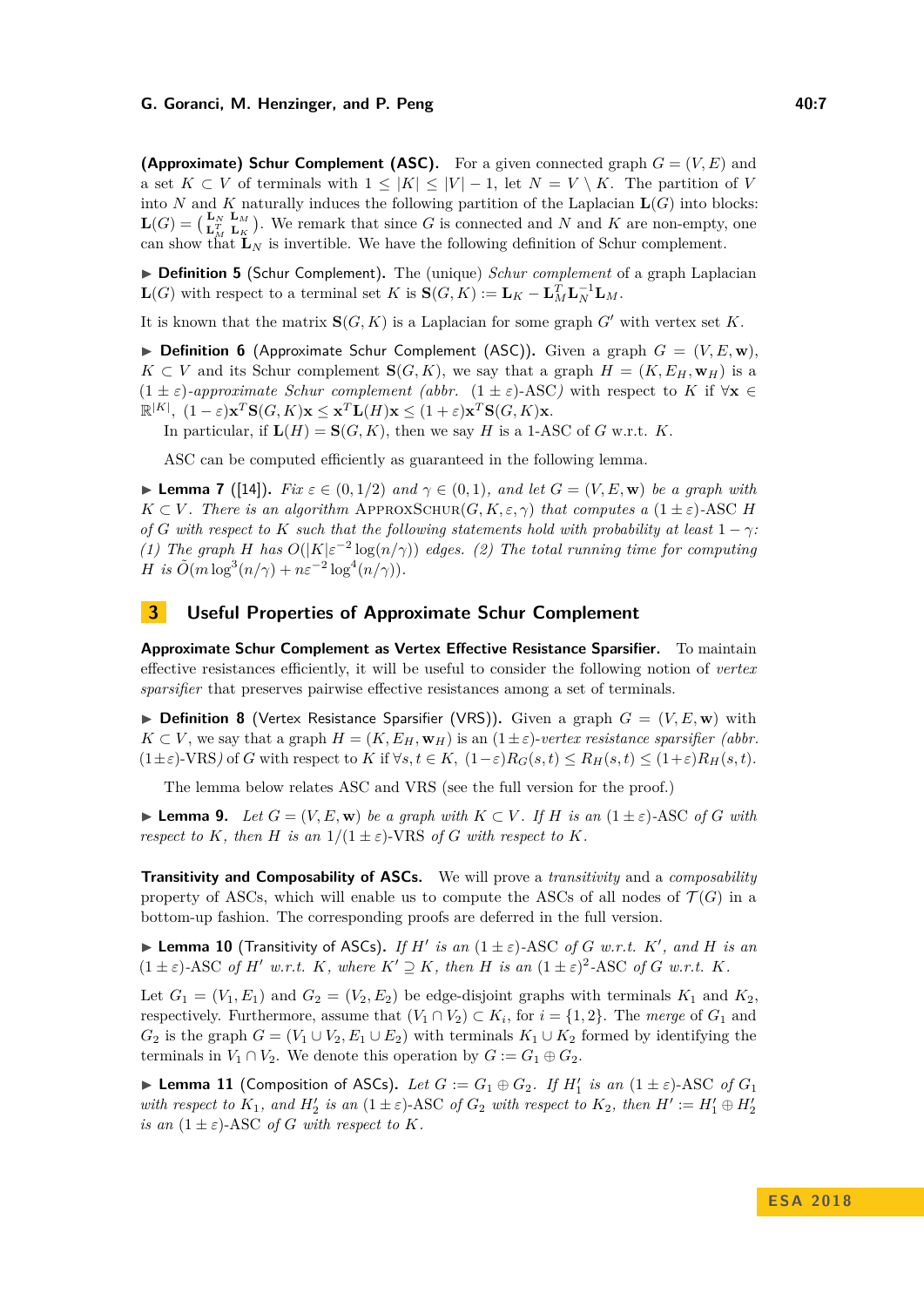$\textbf{Algorithm 1: } \text{APPROXSCHURNODE}(H, \partial(H), \delta').$ 

<span id="page-7-1"></span> Set  $\gamma = 1/n^3$ . **if** *H is a leaf* **then** Set  $H' \leftarrow \text{APPROXSCHUR}(H, \partial(H), \delta', \gamma)$ . **if** *H is a non-leaf* **then** Let  $c_1(H)$ ,  $c_2(H)$  be the children of *H*.

**6** Elect  $c_i(H)$ ' be the ASC of  $c_i(H)$ , for  $i = 1, 2$ .

**7** Set  $R \leftarrow c_1(H)' \oplus_{\phi} c_2(H)'$  and  $E(R) \leftarrow E(R) \cup X(H)$ .

**8** Set  $H' \leftarrow \text{APPROXSCHUR}(R, \partial(H), \delta', \gamma)$ .

 $9$  **return**  $H'$ .

## **4 Dynamic Algorithms for Effective Resistances in Separable Graphs**

In this section, we first present our fully dynamic algorithm for maintaining an ASC of  $a \sqrt{n}$ -separable graph and then show how to extend it to dynamic effective resistances algorithm. For simplicity, we assume the separator of *G* can be computed in  $\tilde{O}(n)$  time. We defer the discussion on the general case, some implementation details and analysis to the full version.

## <span id="page-7-0"></span>**4.1 Dynamic Approximate Schur Complement**

Let  $\delta \in (0,1)$ . Let  $K \subset V$  be a set of terminals with  $|K| \leq O(\sqrt{n})$ . We give a data-structure for maintaining a  $(1 \pm \delta)$ -ASC of a  $\sqrt{n}$ -separable graph *G* with respect to a set *K'* of  $\sqrt{n}$ vertices (which contains the terminal set  $K$ ) that supports INSERT and DELETE operations as defined before. In addition, it supports the following operation:

ADDTERMINAL(*u*): Add the vertex *u* to the terminal set *K*, as long as  $|K| \leq O(\sqrt{n})$ .

**Data Structure.** We compute and maintain a balanced separator  $S(G)$  of *G* that contains *K* and satisfies that  $|S(G)| \leq O(\sqrt{n})$ . We let  $K' = S(G)$  and we will maintain a  $(1 \pm \delta)$ -ASC of *G* w.r.t. *K'*. By definition of boundary vertices,  $K' = \partial(G)$ . Let  $\delta' = \frac{\delta}{c \log n + 1}$  for some constant *c*. In our dynamic algorithm, we will maintain a separator tree  $\mathcal{T}(\tilde{G})$  (see the full version) such that for each node  $H \in \mathcal{T}(G)$ , we maintain its separator  $S(H)$  and a set  $X(H)$ of edges of *H*, which is initially empty, and an ASC *H'* of *H* w.r.t.  $\partial(H)$ . Throughout the updates, the set  $X(H)$  will denote the subset of edges which are only contained in  $H$  while contained in neither of its children. Let  $\mathcal{D}(G,\delta)$  denote such a data-structure. We recompute  $\mathcal{D}(G,\delta)$  every  $\Theta(\sqrt{n})$  operations using the initialization below.

**Initialization.** We show how to efficiently compute the ASC  $H'$  for each node  $H$  from  $\mathcal{T}(G)$ . We do this in a bottom-up fashion by first calling Algorithm [1](#page-7-1) on each leaf node and then on the non-leaf nodes, where APPROXSCHUR is the procedure from Lemma [7.](#page-6-1) In what follows, whenever we compute an ASC, we assume that procedure APPROXSCHUR from Lemma [7](#page-6-1) is invoked on the corresponding subgraph and its boundary vertices, with approximation parameter  $\delta'$  and error probability  $\gamma = \frac{1}{n^3}$ . We will also assume that all the calls to ApproxSchur are correct.

The following lemma shows that after invoking Algorithm [1](#page-7-1) in a bottom-up fashion, we have computed the ASC for every node in  $\mathcal{T}(G)$ .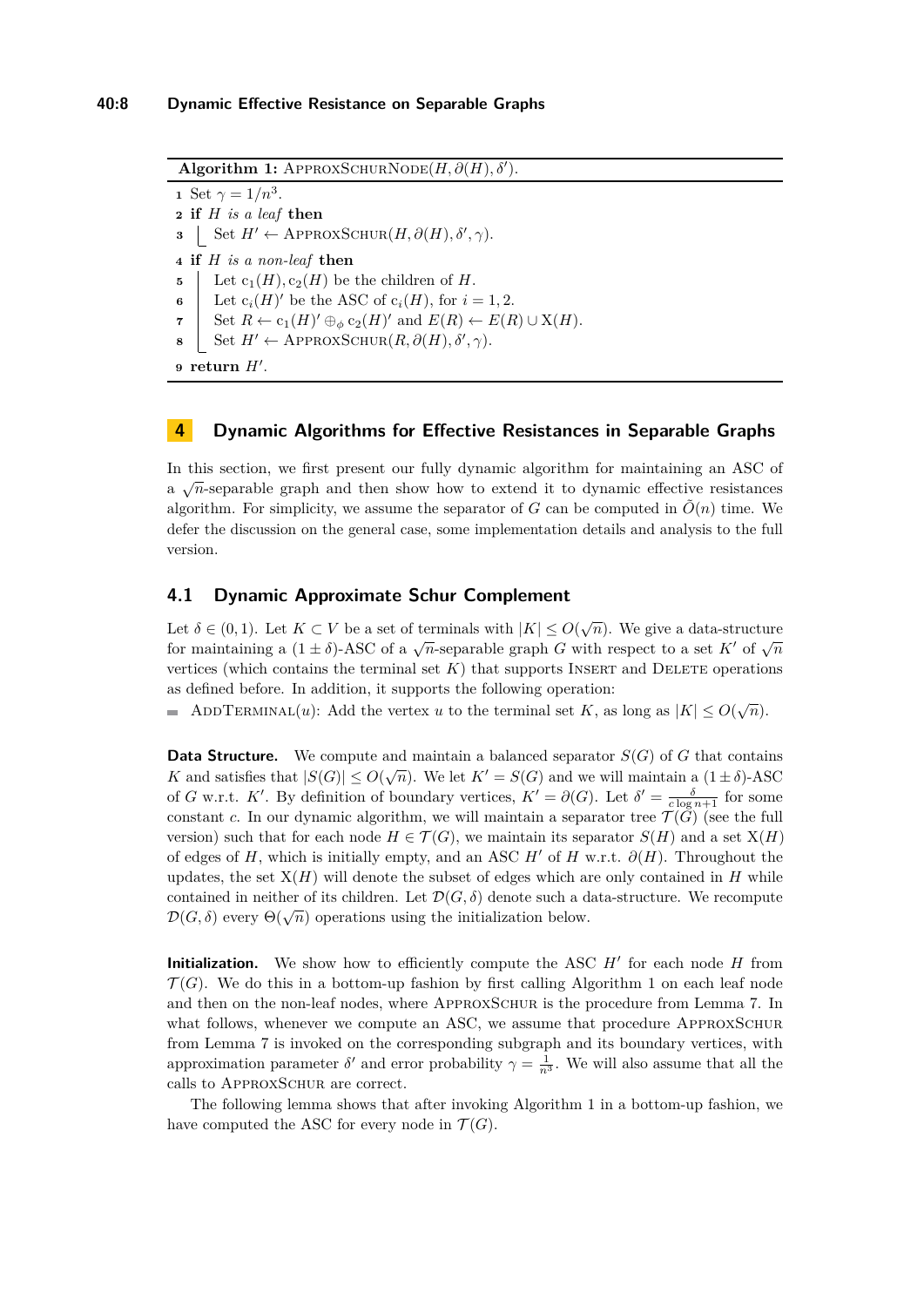**Algorithm 2:** UpdateApproxSchur(Stack *Q*).

<span id="page-8-0"></span>**1 while**  $Q \neq \emptyset$  **do 2** Set  $H \leftarrow Q.\text{POP}$ .

**3** Set  $H' \leftarrow$  APPROXSCHURNODE( $H, \partial(H), \varepsilon$ ).

► **Lemma 12.** Let  $H \in \mathcal{T}(G)$  be a node of height  $\eta(H) \geq 0$  and  $X(H) = \emptyset$ . Then  $H' =$  $\text{APPROXSCHURNODE}(H, \partial(H), \varepsilon)$  *is an*  $(1 \pm \delta')^{\eta(H)+1}$ -ASC of *H* with respect to  $\partial(H)$ .

**Proof.** We proceed by induction on  $\eta(H)$ . For the base case, i.e.,  $\eta(H) = 0$ , *H* is a leaf node. By Lemma [7](#page-6-1) and Algorithm [1,](#page-7-1) *H*<sup> $\prime$ </sup> is indeed a (1 ± *δ* $\prime$ )-ASC of *H* with respect to  $\partial(H)$ .

Let *H* be a non-leaf node, i.e.  $\eta(H) > 0$ . Let  $c_1(H), c_2(H)$  and  $c'_1(H), c'_2(H)$  be defined as in Algorithm [1.](#page-7-1) By properties  $(2)$ ,  $(3)$  and  $(4)$  of  $\mathcal{T}(G)$  and the fact that  $X(H) = \emptyset$ , we have  $H = c_1(H) \oplus c_2(H)$ . By induction hypothesis, it follows that  $c_i(H)'$  is an  $(1 \pm \delta')^{\eta(c_i(H))+1}$ -ASC of  $c_i(H)$ , for  $i = 1, 2$ . Using Lemma [11](#page-6-2) and since  $\eta(c_i(H)) + 1 = \eta(H)$ , for  $i = 1, 2$ , we get that  $R := c_1(H)' \oplus c_2(H)'$  is an  $(1 \pm \delta')^{\eta(H)}$ -ASC of *H* with respect to *V*(*R*) :=  $\partial(c_1(H)) \cup \partial(c_2(H))$ . Now, since *V*(*R*) ⊇  $\partial(H)$  by property (4) of *T*(*G*) and by Lemma [7,](#page-6-1) it follows that *H*<sup> $\prime$ </sup> is an (1 ± *δ* $\prime$ )-ASC of *R* with respect to  $\partial(H)$ . Finally, applying Lemma [10](#page-6-3) on *R* and *H*<sup> $\prime$ </sup> we get that *H*<sup> $\prime$ </sup> is an  $(1 \pm \delta')^{\eta(H)+1}$ -ASC of *H*.

Since  $\delta' = \frac{\delta}{c \log n + 1}$  and  $\eta(G) = O(\log n)$ , the graph *G*<sup>0</sup> is a  $(1 \pm \delta)$ -ASC of *G* w.r.t.  $\partial(G)$ .

Handling Edge Insertions. We now describe the INSERT operation. Let us consider the insertion of an edge  $e = (u, v)$  of weight *w*. We maintain a stack *Q*, which is initially set to empty. We then update the root node by adding  $(u, v)$  with weight *w* to  $G$ , and push  $G$  onto *Q*. During the traversal of  $\mathcal{T}(G)$ , our procedure maintains two pointers that point to the current node  $H$  (initially set to  $G$ ) and a node  $N$  (if any exists) that represents the node for which *u* and *v* belong to different children of *N*, respectively. As long as we have not found such a node *N*, and the current node *H* is not a leaf, we proceed as follows.

We examine the child of *H* that contains both *u* and *v* (if there is more than one, then we just pick one of them). If  $u$  and  $v$  belong to the same child, say  $c(H)$ , then we add this edge to  $c(H)$  and update the current node  $H$  to  $c(H)$ . We then push  $H$  onto  $Q$ . If, however,  $u$ and *v* belong to different children, then we set *N* to be the current node *H* and add the edge  $(u, v)$  to  $X(N)$ , since *u* and *v* cannot appear together in the nodes of the lower levels. At this point, this forces *u* and *v* to become boundary vertices in *N* and all other nodes descending from N that contain either  $u$  or  $v$ . We handle this by making use of the ADDBOUNDARY() procedure, depicted in Algorithm [4.](#page-9-0) Finally, we recompute the ASCs of the affected nodes in a bottom-up fashion using the stack *Q* (as shown in Algorithm [2\)](#page-8-0). This procedure is summarized in Algorithm [3.](#page-9-1) We remark that for simplicity, we let  $Q.\text{PUSH}(H)$  denote the event of pushing the pointer to *H* to the stack *Q*, for any node *H*.

After the pre-processing step and after each insertion/deletion of an edge, our augmented separator tree  $\mathcal{T}(G)$  satisfies the following invariant.

▶ Invariant 13. For every edge *e* in the current graph *G* exactly one of the following two *holds: (1) there is a leaf node*  $H \in \mathcal{T}(G)$  *such that*  $e \in E(H)$ *, (2) there is an internal node*  $H \in \mathcal{T}(G)$  *such that*  $e \in X(H)$ *.* 

The following lemma guarantees that the updated graph  $G'$  (i.e., the sparsifier of the root node *G*) is a good estimate to the Schur complement of *G* with respect to the boundary, after the execution of  $\text{INBERT}(u, v)$  in Algorithm [3,](#page-9-1) and its proof is deferred to the full version.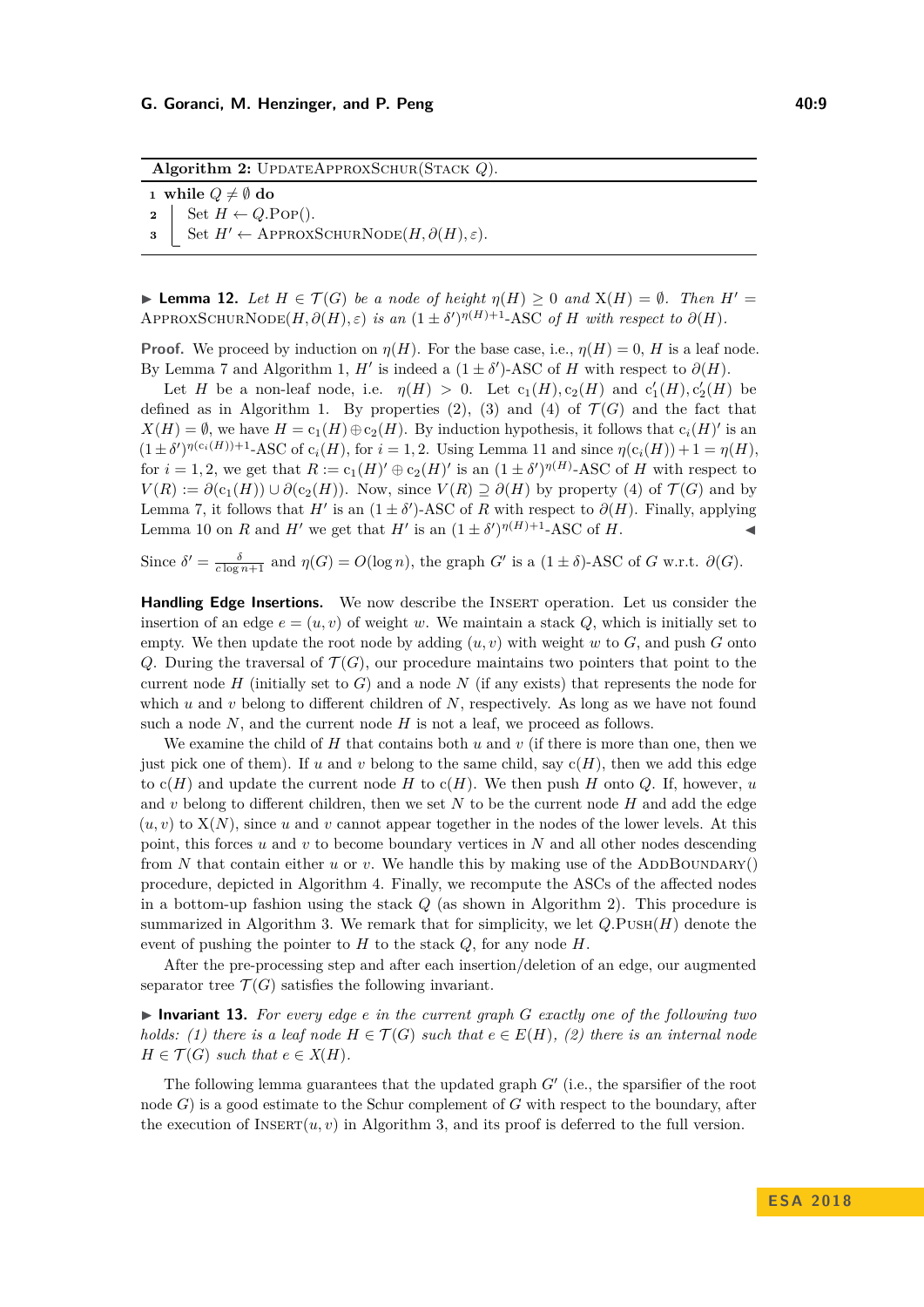<span id="page-9-1"></span>**Algorithm 3:** INSERT $(u, v, w)$ . Let *Q* be an initially empty stack. Set  $E(G) \leftarrow E(G) \cup \{(u, v)\}, Q.P \cup \text{MH}(G), H \leftarrow G \text{ and } N \leftarrow \text{NIL}.$  **while**  $N = \text{NIL}$  *and*  $H$  *is a non-leaf* **do if** *there exists a child of H that contains both u and v* **then** | Let  $c(H)$  denote any such a child.  $\vert$  Set  $E(c(H)) \leftarrow E(c(H)) \cup \{(u, v)\}.$  | Set  $H \leftarrow c(H)$ .  $\mathbf{8}$  |  $Q.\text{PUSH}(H).$ **9 else** Set  $N \leftarrow H$ . 11 | Set  $X(N) \leftarrow X(N) \cup \{(u, v)\}.$ 12 | ADDBOUNDARY $(u, N)$ , ADDBOUNDARY $(v, N)$ . UpdateApproxSchur(*Q*). // Update the ASCs of the nodes in *Q*

#### Algorithm 4:  $ADDBOUNDARY(u, N)$ .

<span id="page-9-0"></span>

| $\bullet$ Let $Q$ be an initially empty stack. |                                                                        |
|------------------------------------------------|------------------------------------------------------------------------|
| 2 while $N = NI$ . do                          |                                                                        |
| 3                                              | if $u \notin \partial(H)$ then                                         |
| $\overline{\mathbf{4}}$                        | Set $\partial(H) \leftarrow \partial(H) \cup \{u\}.$                   |
| 5                                              | $Q.\text{PUSH}(H).$                                                    |
| 6                                              | if $H$ is a non-leaf then                                              |
| $\overline{7}$                                 | Let $c(H)$ be the <i>unique</i> child that contains u.                 |
| $\mathbf{8}$                                   | Set $H \leftarrow c(H)$ .                                              |
| $\bf{9}$                                       | if $H$ is a leaf then                                                  |
|                                                |                                                                        |
| 10                                             | Set $H \leftarrow \text{NIL}$ .                                        |
|                                                | 11 UPDATEAPPROXSCHUR $(Q)$ .<br>// Update the ASCs of the nodes in $Q$ |

 $\blacktriangleright$  **Lemma 14.** Let  $G'$  be the updated sparsifier of the root node  $G$ , after the insertion of edge  $(u, v)$ *. Then G' is an*  $(1 \pm \delta)$ -ASC *of G with respected to*  $\partial(G)$ *.* 

**Handling Terminal Additions to the Boundary.** We now describe the ADDTERMINAL(*u*) operation. It is implemented by simply invoking ADDBOUNDARY $(u, G)$ , where G is the root of  $\mathcal{T}(G)$ . For the procedure ADDBOUNDARY $(u, H)$ , we maintain a stack  $Q$ , which is initially set to empty. As long as the current *H* is a node in  $\mathcal{T}(G)$ , we first check whether  $u \in \partial(H)$ . If this is the case, then we simply do nothing as the ASC *H'* of *H* with respect to  $\partial(H)$ contains *u*. Otherwise, we add *u* to  $\partial(H)$ , and push the node *H* to *Q*. Next, if *H* is not a leaf-node, let  $c(H)$  be the *unique* child that contains *u*. We then set  $c(H)$  to be our current node *H* and perform the same steps as above, until we reach some leaf-node, in which case we set *H* to NIL. Finally, we recompute the ASCs of the affected nodes in a bottom-up fashion using the stack *Q*. This procedure is summarized in Algorithm [4.](#page-9-0) The correctness of this procedure can be shown similarly to the correctness of Insert().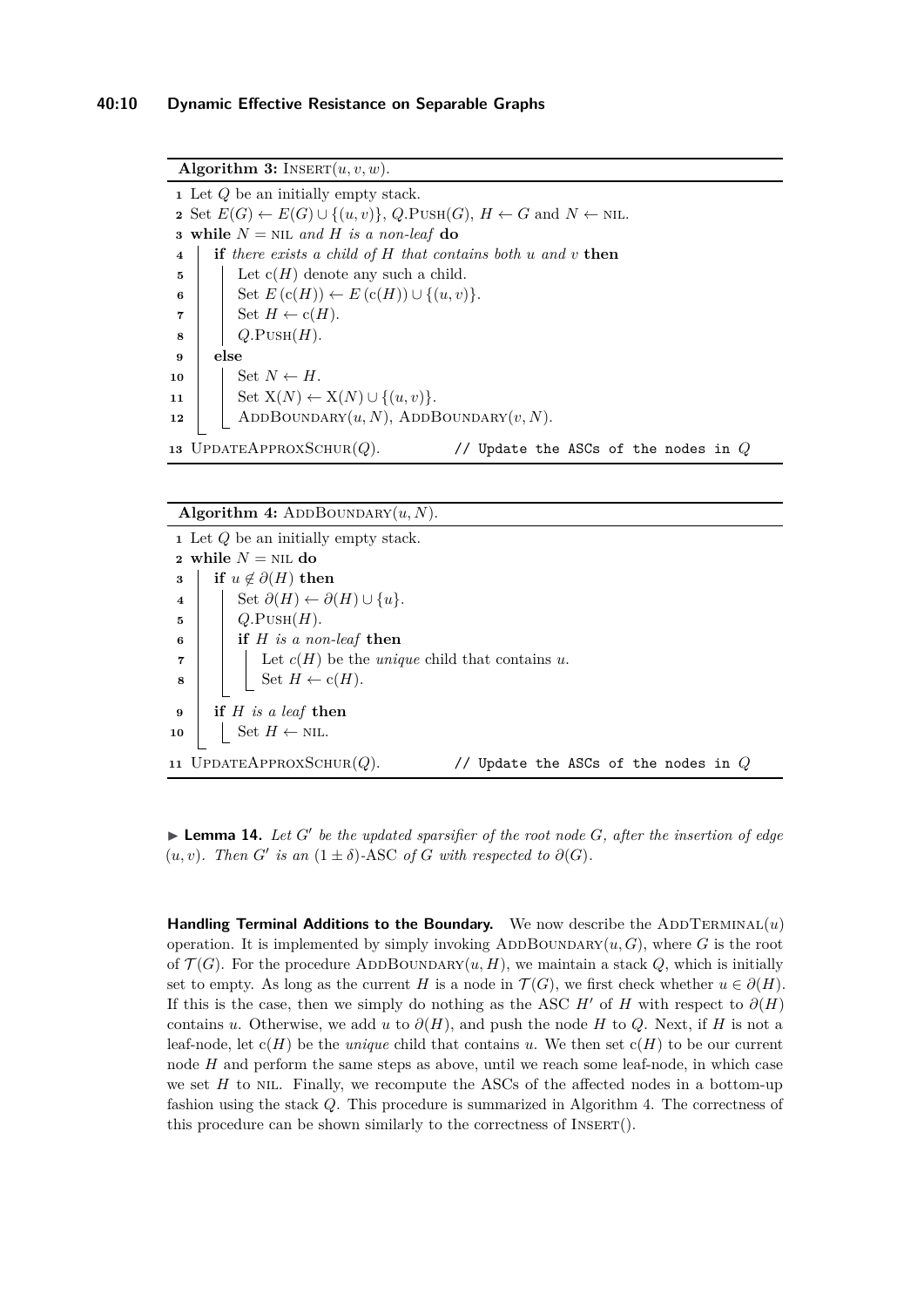#### **G. Goranci, M. Henzinger, and P. Peng 40:11**

**Handing Edge Deletions and Running Times.** The operation of deleting an edge can be handled in a symmetric way as for handling edge insertions (see the full version). For all three operations (i.e., INSERT, DELETE, ADDTERMINAL), the running times are guaranteed to be  $\tilde{O}(\sqrt{n}/\delta^2)$ . Their analysis are deferred to the full version.

## **4.2 Extension to Dynamic All-Pairs Effective Resistances**

Our dynamic effective resistance algorithm uses the dynamic algorithm for maintaining a  $(1 \pm \delta)$ -ASC as a subroutine. Formally, to maintain  $(1 + \varepsilon)$ -approximate effective resistances, we will invoke the dynamic ASC algorithm with parameter  $\delta = \varepsilon/4$ , to handle edge insertions/deletions, and terminal additions.

We now describe the query operation (for the case of all-pairs effective resistances). Given *s* and *t*, we start by calling ADDTERMINAL(*s*) and ADDTERMINAL(*t*) from the dynamic ASC data-structure. This ensures that both *s* and *t* are boundary nodes at the root node *G* (if they were not previously). Thus we obtain a  $(1 \pm \delta)$ -ASC, denoted as *G'*, of the root node *G* w.r.t.  $\partial(G)$  and run on *G*<sup> $\prime$ </sup> a nearly linear time algorithm for estimating the  $s - t$ effective resistance (see the full version). Let  $\psi$  be such an estimate. For the correctness, by Lemma [9,](#page-6-4) we have that *G*<sup> $\prime$ </sup> preserves all-pair effective resistances among vertices in  $\partial(G)$  of *G* up to an  $1/(1 \pm \delta) \approx (1 \pm 2\delta)$  factor. Since we ensured that *s* and *t* are included in  $\partial(G)$ . the  $s - t$  effective resistance is approximated within the same factor. By a known result (see the full version), it follows that the estimate  $\psi$  approximates the effective resistance between *s* and *t* in *G*<sup> $\prime$ </sup>, up to a  $(1 \pm \delta)$  factor. Combining the above guarantees, we get  $\psi$  gives an  $(1 \pm 2\delta)(1 \pm \delta) \leq (1 \pm \varepsilon)$ -approximation to  $R_G(s,t)$ , by the choice of  $\delta$ . The query time will be guaranteed to be  $\tilde{O}(\sqrt{n}/\varepsilon^2)$ . Further details are deferred to the full version.

# <span id="page-10-0"></span>**5 Lower Bounds for Partially Dynamic Effective Resistances**

We now give a conditional lower bound for incrementally maintaining the  $s - t$  effective resistance in  $O(\sqrt{n})$ -separable graphs and prove Theorem [3.](#page-3-0) Our proof actually holds for any algorithm that maintains a  $(1 + O(\frac{1}{n^{36}}))$ -approximation of  $s - t$  effective resistance. The lower bounds for the decremental setting and general graphs are deferred to the full version.

**The reduction.** We reduce the **uMv** problem (see the definition in the full version) with parameters  $n_1 = n_2 := n_0$  to the  $s - t$  effective resistance problem as follows. Let **M** be the  $n_0 \times n_0$  Boolean matrix of the **uMv** problem. Let  $n = n_0^2 + 2n_0 + 2$ . Let  $\kappa = 3(n-1)^6$ .

Given the matrix **M**, we construct a graph  $G_{\mathbf{M}} = (V_{\mathbf{M}}, E)$  as follows. (1) For each pair  $1 \leq i, j \leq n_0$ , we create two vertices  $a_{ij}$  and  $b_{ij}$ , and add an edge  $(a_{ij}, b_{ij})$  if and only if  $M_{ij} = 1$ . (2) For each row *i*, we create a vertex  $u_i$  and add edge  $(u_i, a_{ik})$  for each  $1 \leq k \leq n_0$ . For each column *j*, we create a vertex  $v_j$  and add edge  $(v_j, b_{kj})$  for each  $1 \leq k \leq n_0$ . This finishes the definition of  $G_M$ . Note that  $V_M = \{a_{ij}, b_{ij}, 1 \leq i, j \leq n_0\} \cup \{u_i, 1 \leq i \leq n_0\}$  $n_0$   $\}$   $\cup$   $\{v_j, 1 \leq j \leq n_0\}$ . For any vertex  $x \in V_M$ , let  $\deg_{G_M}(x)$  denote the degree of *x* in  $G_M$ .

Now we add two new vertices *t* and *s* to  $G_M$ . For any  $x \in \{a_{ij}, b_{ij}, 1 \le i, j \le n_0\}$ , add an edge  $(s, x)$  with weight  $\kappa - \deg_{G_{\mathbf{M}}}(x)$ . Denote the resulting graph by *G* and note that *G* contains  $|V_{\mathbf{M}} \cup \{s, t\}| = n_0^2 + 2n_0 + 2 = n$  vertices.

Assume that *G* is started in a dynamic effective resistance data structure. We also maintain some counters in the data structure. That is, we initialize a global counter  $Y := 0$ . For each vertex  $x \in \{u_i, 1 \le i \le n_0\} \cup \{v_j, 1 \le j \le n_0\}$ , we maintain a counter  $c(x)$  which is initialized to be 0. We now explain how we use this data structure to determine **uMv**.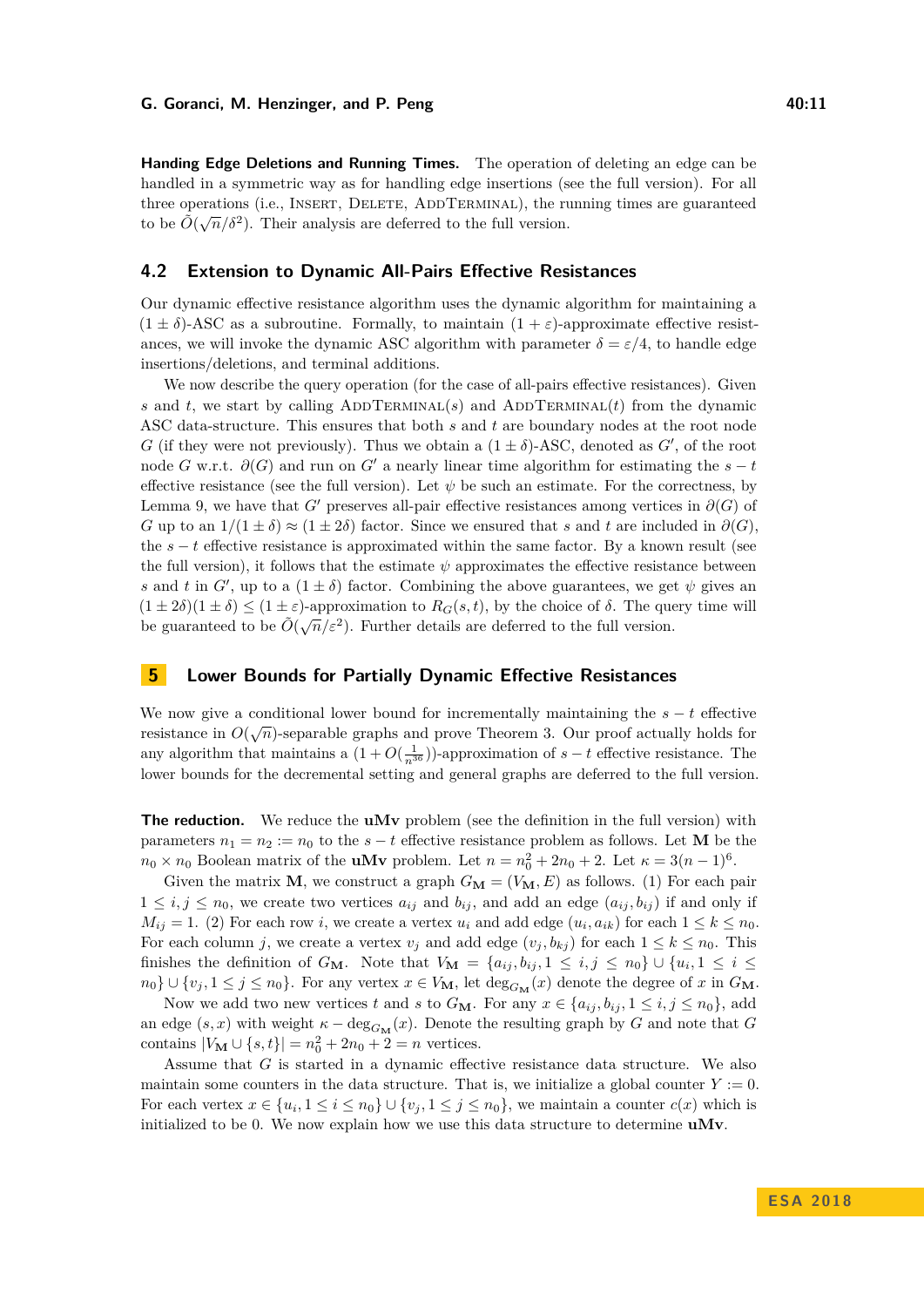#### **40:12 Dynamic Effective Resistance on Separable Graphs**

- Once **u** arrives, for any *i* such that  $\mathbf{u}_i = 1$ , we insert an edge  $(t, u_i)$  with weight 1, increase *Y* and *c*(*ui*) by 1.
- Once **v** arrives, for any *j* such that  $\mathbf{v}_i = 1$ , we insert an edge  $(t, v_i)$  with weight 1, increase *Y* and *c*(*v<sup>j</sup>* ) by 1.
- Insert an edge  $(s, t)$  with weight  $\kappa Y$ . For each vertex  $x \in \{u_i, 1 \le i \le n_0\} \cup \{v_j, 1 \le j \le n_0\}$  $j \leq n_0$ , insert an edge  $(s, x)$  with weight  $\kappa - c(x) - \deg_{G_M}(x)$ .
- Perform a query EffectiveResistance(*s, t*) to obtain the (approximate) *s* − *t* effective resistance in the final graph. Let  $\lambda = \text{EFFECTIVERESSIONCE}(s, t)$ . If  $\lambda \leq \frac{1}{\kappa} + \frac{Y}{\kappa^3}$  $\frac{Y(n_0+1)}{\kappa^5} - \frac{1}{\kappa^6}$ , then return 1; otherwise, return 0.

**Analysis.** Note that throughout the whole sequence of updates (which are only edge insertions) and queries, the dynamic graph *G* is always  $O(\sqrt{n})$ -separable, with a balanced separator set  $S := \{u_1, \dots, u_{n_0}\} \cup \{v_1, \dots, v_{n_0}\} \cup \{s, t\}$  of size  $O(\sqrt{n})$ .

We have the following lemma that shows an important property of our reduction. The proof of the lemma is deferred to the end of this section.

<span id="page-11-0"></span>**► Lemma 15.** *For*  $\kappa = 3(n-1)^6$ , assume that EFFECTIVERESISTANCE(s, t) returns the exact *value of the s* − *t effective resistance in the final graph G. Then the following holds: (1) If*  $uMv = 1$ , then  $\lambda \leq \frac{1}{\kappa} + \frac{Y}{\kappa^3} + \frac{Y(n_0+1)}{\kappa^5} - \frac{1}{\kappa^6}$ ; (2) If  $uMv = 0$ , then  $\lambda > \frac{1}{\kappa} + \frac{Y}{\kappa^3} + \frac{Y(n_0+1)}{\kappa^5} - \frac{1}{\kappa^6}$ .

Note that by the above lemma, the **uMv** problem can be solved according to our estimator *λ*. Thus, the lower bound for the incremental setting in Theorem [3](#page-3-0) follows by a reduction from OMv conjecture to the **uMv** problem (see [\[19\]](#page-13-17) and the full version of the paper) and by noting that the total number of updates is  $O(n_0) = O(\sqrt{n})$  and the total number of queries is 1.

In the following we prove Lemma [15.](#page-11-0) The proof is based on a connection between the 5-length cycle detection problem and the effective resistance problem.

**Proof of Lemma [15.](#page-11-0)** Let *G* denote the final graph of our reduction. Let  $H := G[V_M \cup \{t\}]$ denote the subgraph induced by vertex set  $V_M \cup \{t\}$ . We observe that in the graph *H*, there is a cycle of length 5 containing vertex *t* if and only if  $uMv = 1$ .

On the other hand, we can use our estimator  $\lambda$  to distinguish if *H* contains a 5-length cycle incident to *t* or not. We let  $A \in \mathbb{R}^{(n-1)\times(n-1)}$  denote the adjacency matrix of the graph *H*. Note that all entries in *A* are either 1 or 0.

The first claim relates the 5-length cycle detection to the trace of a matrix related to **A**. Recall that we let  $X_{uv}$  denote the entry of matrix  $X$  with row index corresponding to vertex *u* and column index corresponding to vertex *v*.

**► Claim 16.** Let  $\mathbf{B} = \kappa \cdot \mathbf{I} - \mathbf{A}$ *. If H* contains a 5-length cycle incident to t, then  $(\mathbf{B}^{-1})_{tt}$  ≤  $\frac{1}{\kappa} + \frac{Y}{\kappa^3} + \frac{Y(n_0+1)}{\kappa^5} - \frac{1.1}{\kappa^6}$ . If H does not contain a 5-length cycle incident to t, then  $(\mathbf{B}^{-1})_{tt} \geq$  $\frac{1}{\kappa} + \frac{Y}{\kappa^3} + \frac{Y(n_0+1)}{\kappa^5} - \frac{0.9}{\kappa^6}.$ 

**Proof.** First we note that *B* is invertible, as it is strictly symmetric diagonally dominant. Furthermore, it holds that  $\kappa \cdot \mathbf{B}^{-1} = (I - \frac{1}{\kappa} \cdot \mathbf{A})^{-1}$  and thus by the Neumann series expansion, we have  $\kappa \cdot \mathbf{B}^{-1} = (I - \frac{1}{\kappa} \cdot \mathbf{A})^{-1} = \sum_{i=0}^{\infty} (-\frac{1}{\kappa})^i \cdot \mathbf{A}^i$ . This further implies that

$$
(\kappa \cdot \mathbf{B}^{-1})_{tt} = \mathbf{1}_t^T \left( \sum_{i=0}^{\infty} (-\frac{1}{\kappa})^i \cdot \mathbf{A}^i \right) \mathbf{1}_t = \sum_{i=0}^{\infty} (-\frac{1}{\kappa})^i \cdot \mathbf{1}_t^T (\mathbf{A}^i) \mathbf{1}_t = \sum_{i=0}^{\infty} (-\frac{1}{\kappa})^i \cdot (\mathbf{A}^i)_{tt}.
$$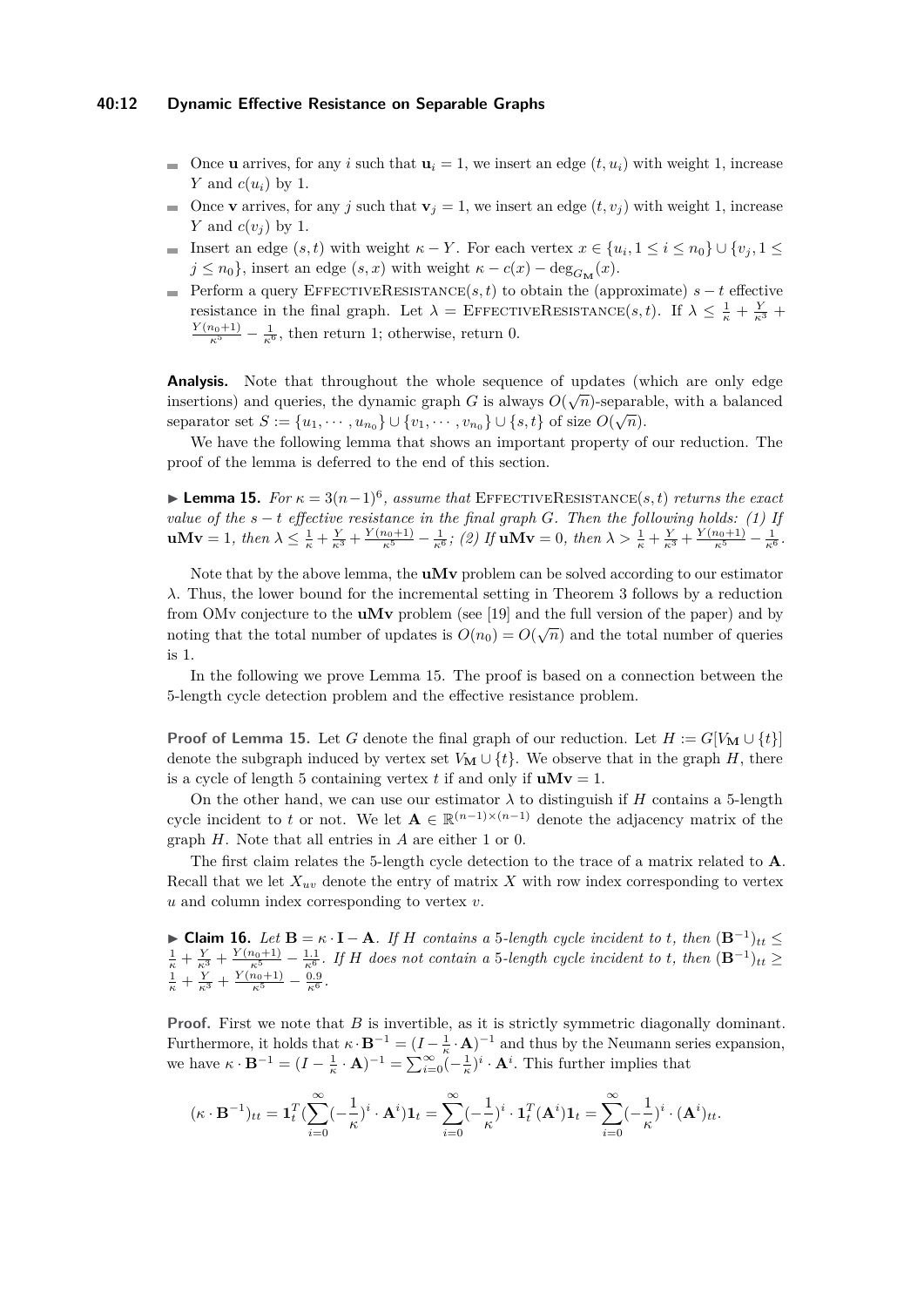#### **G. Goranci, M. Henzinger, and P. Peng 40:13**

Now observe that since  $\kappa = 3(n-1)^6$ , the first six terms of the above power series dominate. More precisely, note that  $(\mathbf{A}^i)_{tt}$  is the number of *i*-length paths from *t* to *t*, which is at most  $(n-1)^i$ . Thus  $\sum_{i=6}^{\infty} |(-\frac{1}{\kappa})^i \cdot (\mathbf{A}^i)_{tt}| \leq \sum_{i=6}^{\infty} \frac{1}{\kappa^i} (\mathbf{A}^i)_{tt} \leq \sum_{i=6}^{\infty} \frac{1}{\kappa^i} (n-1)^i \leq \frac{0.9}{\kappa^5}$ .

Now observe that  $(\mathbf{A}^0)_{tt} = \mathbf{I}_{tt} = 1$ ; that  $\mathbf{A}_{tt} = 0$  since *H* is a simple graph; that  $({\bf A}^2)_{tt} = \deg_H(t) = Y$ , where the last equation follows from the definition of *Y*; that  $({\bf A}^3)_{tt} =$ 0 since there is no triangle containing *t*; and that  $(\mathbf{A}^4)_{tt} = \sum_{w:(w,t)\in E} \sum_{x:(x,w)\in E} 1$  $\sum_{w:(w,t)\in E} \deg_{G_{\mathbf{M}}}(w) = \det_H(t) \cdot (n_0+1) = Y(n_0+1)$ . Therefore,

- If *H* contains a 5-length cycle incident to *t*, then  $({\bf A}^5)_{tt} \geq 2$ , and thus  $({\bf \kappa} \cdot {\bf B}^{-1})_{tt} \leq$  $1 + \frac{Y}{\kappa^2} + \frac{Y(n_0+1)}{\kappa^4} - \frac{2}{\kappa^5} + \frac{0.9}{\kappa^5} = 1 + \frac{Y}{\kappa^2} + \frac{Y(n_0+1)}{\kappa^4} - \frac{1.1}{\kappa^5}$ <br>If *H* has no 5-length cycle incident to *t*, then  $(\mathbf{A}^5)_{tt} = 0$ , and thus  $(\kappa \cdot \mathbf{B}^{-1})_{tt} \ge$
- $1 + \frac{Y}{\kappa^2} + \frac{Y(n_0+1)}{\kappa^4} \frac{0.9}{\kappa^5}$ <br>This completes the proof of the claim.

The following claim relates  $s - t$  effective resistance to  $\mathbf{B}^{-1}$ . The proof almost follows from Lemma 23 in [\[41\]](#page-14-18) (see also the full version for the proof).

► Claim 17. Let  $\Lambda = \mathcal{E}_G(s,t)$  and  $\mathbf{B} = \kappa \cdot \mathbf{I} - \mathbf{A}$ *. Then it holds that*  $\Lambda = (\mathbf{B}^{-1})_{tt}$ *.* 

Finally, by the above two claims, if  $uMv = 1$ , then *H* contains a 5-length cycle incident to *t*, and thus  $\Lambda = (\mathbf{B}^{-1})_{tt} \leq \frac{1}{\kappa} + \frac{Y}{\kappa^3} + \frac{Y(n_0+1)}{\kappa^5} - \frac{1\cdot 1}{\kappa^6}$ ; if **uMv** = 0, then *H* does not contain any 5-length cycle incident to *t*, and thus  $\Lambda = (\mathbf{B}^{-1})_{tt} \geq \frac{1}{\kappa} + \frac{Y}{\kappa^3} + \frac{Y(n_0+1)}{\kappa^5} - \frac{0.9}{\kappa^6}$ . The statement of the lemma then follows from our assumption that  $\lambda = \Lambda$ .

Note that our lower bound actually holds if  $\lambda$  is a  $1 + \frac{1}{\kappa^6} = 1 + O(\frac{1}{n^{36}})$ -approximation of *Λ*, by the above analysis and the inequality  $\frac{1}{\kappa^6}(\frac{1}{\kappa} + \frac{Y}{\kappa^3} + \frac{Y(n_0+1)}{\kappa^5} - \frac{0.9}{\kappa^6}) < \frac{0.1}{\kappa^6}$ . ◄

#### **References**

- <span id="page-12-8"></span>**1** Amir Abboud and Søren Dahlgaard. Popular conjectures as a barrier for dynamic planar graph algorithms. In *Proc. of the 57th FOCS*, pages 477–486, 2016.
- <span id="page-12-7"></span>**2** Ittai Abraham, Shiri Chechik, and Cyril Gavoille. Fully dynamic approximate distance oracles for planar graphs via forbidden-set distance labels. In *Proc. of the 44th STOC*, pages 1199–1218, 2012.
- <span id="page-12-4"></span>**3** Ittai Abraham, David Durfee, Ioannis Koutis, Sebastian Krinninger, and Richard Peng. On fully dynamic graph sparsifiers. In *Proc. of the 57th FOCS*, pages 335–344, 2016.
- <span id="page-12-6"></span>**4** Nima Anari and Shayan Oveis Gharan. Effective-resistance-reducing flows, spectrally thin trees, and asymmetric tsp. In *Proc. of the 56th FOCS*, pages 20–39, 2015.
- <span id="page-12-5"></span>**5** Daniel K Blandford, Guy E Blelloch, and Ian A Kash. Compact representations of separable graphs. In *Proceedings of the fourteenth annual ACM-SIAM symposium on Discrete algorithms*, pages 679–688. Society for Industrial and Applied Mathematics, 2003.
- <span id="page-12-3"></span>**6** James R Bunch and John E Hopcroft. Triangular factorization and inversion by fast matrix multiplication. *Mathematics of Computation*, 28(125):231–236, 1974.
- <span id="page-12-1"></span>**7** Dehua Cheng, Yu Cheng, Yan Liu, Richard Peng, and Shang-Hua Teng. Efficient sampling for gaussian graphical models via spectral sparsification. In *Conference on Learning Theory*, pages 364–390, 2015.
- <span id="page-12-0"></span>**8** Paul Christiano, Jonathan A. Kelner, Aleksander Madry, Daniel A. Spielman, and Shang-Hua Teng. Electrical flows, laplacian systems, and faster approximation of maximum flow in undirected graphs. In *Proc. of the 43rd STOC*, pages 273–282, 2011.
- <span id="page-12-2"></span>**9** Michael B. Cohen, Rasmus Kyng, Gary L. Miller, Jakub W. Pachocki, Richard Peng, Anup B. Rao, and Shen Chen Xu. Solving SDD linear systems in nearly  $m \log^{1/2} n$  time. In *Proc. of the 46th STOC*, pages 343–352, 2014.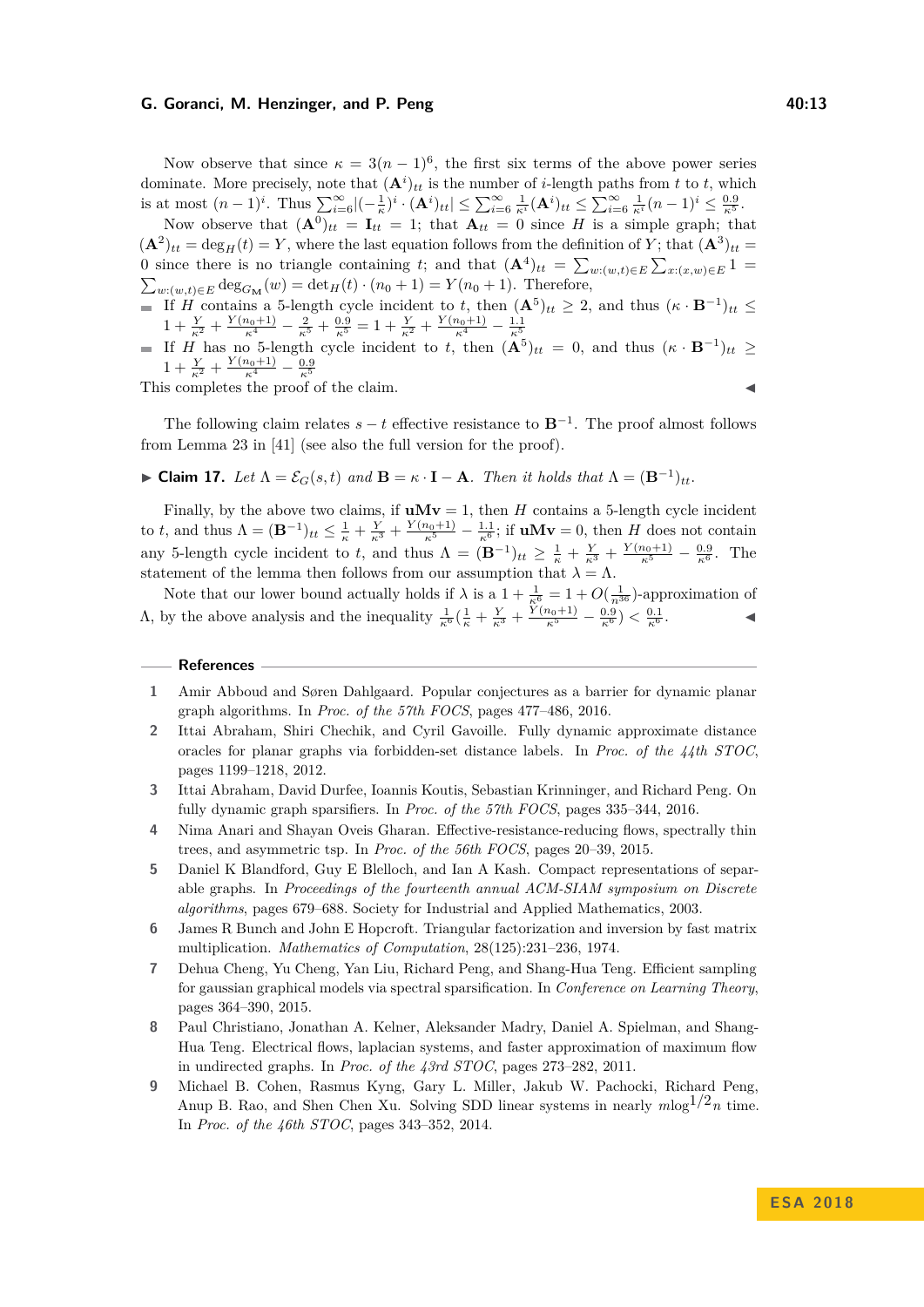#### **40:14 Dynamic Effective Resistance on Separable Graphs**

- <span id="page-13-14"></span>**10** Krzysztof Diks and Piotr Sankowski. Dynamic plane transitive closure. In *European Symposium on Algorithms*, pages 594–604. Springer, 2007.
- <span id="page-13-4"></span>**11** Michael Dinitz, Robert Krauthgamer, and Tal Wagner. Towards resistance sparsifiers. In *Proc. of the 18th APPROX*, pages 738–755, 2015.
- <span id="page-13-1"></span>**12** Peter G Doyle and J Laurie Snell. *Random Walks and Electric Networks*. Carus Mathematical Monographs. Mathematical Association of America, 1984.
- <span id="page-13-8"></span>**13** David Durfee, Yu Gao, Gramoz Goranci, and Richard Peng. Fully Dynamic Effective Resistances. *ArXiv e-prints*, apr 2018. [arXiv:1804.04038](http://arxiv.org/abs/1804.04038).
- <span id="page-13-5"></span>**14** David Durfee, Rasmus Kyng, John Peebles, Anup B Rao, and Sushant Sachdeva. Sampling random spanning trees faster than matrix multiplication. In *Proceedings of the 49th Annual ACM SIGACT Symposium on Theory of Computing*, pages 730–742. ACM, 2017.
- <span id="page-13-12"></span>**15** David Eppstein, Zvi Galil, Giuseppe F. Italiano, and Thomas H. Spencer. Separator based sparsification. i. planary testing and minimum spanning trees. *J. Comput. Syst. Sci.*, 52(1):3–27, 1996.
- <span id="page-13-10"></span>**16** Gramoz Goranci, Monika Henzinger, and Pan Peng. The power of vertex sparsifiers in dynamic graph algorithms. In *Proc. of the 25th ESA*, volume 87, pages 45:1–45:14, 2017.
- <span id="page-13-0"></span>**17** Gramoz Goranci, Monika Henzinger, and Pan Peng. Dynamic effective resistances and approximate schur complement on separable graphs. *CoRR*, abs/1802.09111, 2018. [arXiv:](http://arxiv.org/abs/1802.09111) [1802.09111](http://arxiv.org/abs/1802.09111).
- <span id="page-13-3"></span>**18** Prahladh Harsha, Thomas P Hayes, Hariharan Narayanan, Harald Räcke, and Jaikumar Radhakrishnan. Minimizing average latency in oblivious routing. In *Proceedings of the nineteenth annual ACM-SIAM symposium on Discrete algorithms*, pages 200–207. Society for Industrial and Applied Mathematics, 2008.
- <span id="page-13-17"></span>**19** Monika Henzinger, Sebastian Krinninger, Danupon Nanongkai, and Thatchaphol Saranurak. Unifying and strengthening hardness for dynamic problems via the online matrixvector multiplication conjecture. In *Proc. of the 47th STOC*, pages 21–30, 2015.
- <span id="page-13-15"></span>**20** Jacob Holm, Giuseppe F Italiano, Adam Karczmarz, Jakub Łacki, Eva Rotenberg, and Piotr Sankowski. Contracting a planar graph efficiently. In *25th European Symposium on Algorithms, ESA 2017*. Schloss Dagstuhl-Leibniz-Zentrum fur Informatik GmbH, Dagstuhl Publishing, 2017.
- <span id="page-13-7"></span>**21** Oscar H Ibarra, Shlomo Moran, and Roger Hui. A generalization of the fast lup matrix decomposition algorithm and applications. *Journal of Algorithms*, 3(1):45–56, 1982.
- <span id="page-13-13"></span>22 Giuseppe F Italiano, Adam Karczmarz, Jakub Łącki, and Piotr Sankowski. Decremental single-source reachability in planar digraphs. In *Proceedings of the 49th Annual ACM SIGACT Symposium on Theory of Computing*, pages 1108–1121. ACM, 2017.
- <span id="page-13-11"></span>**23** Giuseppe F. Italiano, Yahav Nussbaum, Piotr Sankowski, and Christian Wulff-Nilsen. Improved algorithms for min cut and max flow in undirected planar graphs. In *Proc. of the 43rd STOC*, pages 313–322, 2011.
- <span id="page-13-6"></span>**24** Arun Jambulapati and Aaron Sidford. Efficient  $\tilde{O}(n/\varepsilon)$  spectral sketches for the laplacian and its pseudoinverse. In *Proceedings of the Twenty-Ninth Annual ACM-SIAM Symposium on Discrete Algorithms*, pages 2487–2503. SIAM, 2018.
- <span id="page-13-16"></span>**25** Adam Karczmarz. Decrementai transitive closure and shortest paths for planar digraphs and beyond. In *Proceedings of the Twenty-Ninth Annual ACM-SIAM Symposium on Discrete Algorithms*, pages 73–92. SIAM, 2018.
- <span id="page-13-9"></span>**26** Ken-ichi Kawarabayashi and Bruce Reed. A separator theorem in minor-closed classes. In *Proc. of the 51st FOCS*, pages 153–162. IEEE, 2010.
- <span id="page-13-2"></span>**27** Jonathan A Kelner, Gary L Miller, and Richard Peng. Faster approximate multicommodity flow using quadratically coupled flows. In *Proceedings of the forty-fourth annual ACM symposium on Theory of computing*, pages 1–18. ACM, 2012.